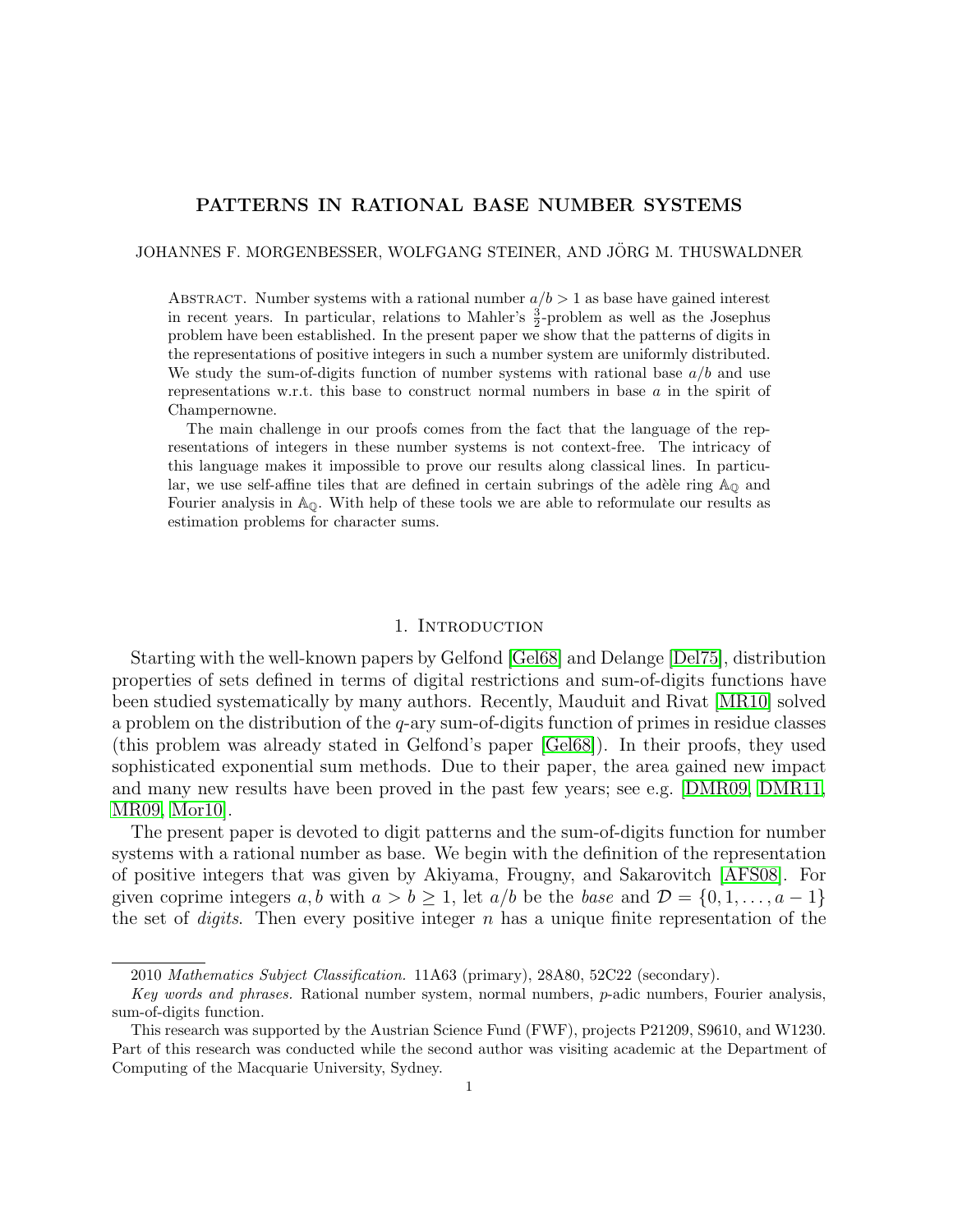form

<span id="page-1-0"></span>(1) 
$$
n = \frac{1}{b} \sum_{k=0}^{\ell(n)-1} \varepsilon_k(n) \left(\frac{a}{b}\right)^k, \quad \varepsilon_k(n) \in \mathcal{D},
$$

with  $\varepsilon_{\ell(n)-1}(n) \neq 0$ . We call the pair  $(a/b, \{0, 1, \ldots, a - 1\})$  a rational base number sys-tem. The representation in [\(1\)](#page-1-0) is the *representation of n in base*  $a/b$ . For example, the representations of  $1, 2, \ldots, 10$  in base  $3/2$  are

$$
(2) = 1, \t(21) = 2, \t(210) = 3, \t(212) = 4, \t(2101) = 5, (2120) = 6, \t(2122) = 7, \t(21011) = 8, \t(21200) = 9, \t(21202) = 10.
$$

Note that — when  $b > 1$  holds — these representations are different from the  $\beta$ -expansions with  $\beta = a/b$  that were defined by Rényi [Rén57].

One of the motivations to study these number systems is their relation to Mahler's  $\frac{3}{2}$ problem that was pointed out in [\[AFS08,](#page-21-2) Section 6]. Mahler asked whether there exists  $z \in \mathbb{R} \setminus \{0\}$  such that the fractional part of  $z(3/2)^n$  falls into the interval  $[0, 1/2)$  for all  $n \geq 0$ ; see [\[Mah68\]](#page-22-6). Among other things, Akiyama, Frougny, and Sakarovitch could prove with the help of the base 3/2 number system that there exist infinitely many  $z \in \mathbb{R}$  such that  $||z(3/2)^n|| < 1/3$  holds for all  $n \geq 0$ , where  $||x||$  denotes the distance of x to its nearest integer; see [\[AFS08,](#page-21-2) Corollary 4]. These number systems also have connections to the Josephus problem; see [\[AFS08,](#page-21-2) Section 4.4] and [\[ST,](#page-22-7) Example 2.1].

In [\[AFS08\]](#page-21-2), the authors put some emphasis on the investigation of the language L of words on the alphabet  $D$  defined by the representations of the positive integers in base  $a/b$ . It turns out that L is not regular and even not context-free (in the case  $b > 1$ ); see [\[AFS08,](#page-21-2) Corollaries 7 and 9]. This makes it hard to get distribution results for the patterns of their digit strings as well as their sum-of-digits function. The present paper contains first results in this direction. Using Fourier analysis in the adèle ring  $\mathbb{A}_{\mathbb{Q}}$  of  $\mathbb{Q}$  as well as character sum estimates, we are able to prove that each digit string of a given length  $\ell$  occurs in the representations of the integers  $1, 2, ..., N$  in base  $a/b$  with equal frequency  $a^{-\ell}$ . We also provide an error term. As a corollary, we state a result in the spirit of Delange [\[Del75\]](#page-21-0) on the summatory function of the sum-of-digits function. Moreover, we give a new construction of normal numbers defined in terms of representations in base  $a/b$ .

To be able to state our main result, we define the function  $S_w(N)$  which counts the number of occurrences of the pattern w in the base  $a/b$  representations of the first N positive integers. In particular, let  $w = (w_{\ell-1}, \ldots, w_1, w_0)$ , with  $w_i \in \mathcal{D}$ , be a finite sequence of digits. The length of w is denoted by  $|w| = \ell$ . We set

$$
S_w(N) = \sum_{k=0}^{\ell(N)-|w|} S_{k,w}(N)
$$

with

$$
S_{k,w}(N) = \#\{1 \le n \le N : \ell(n) \ge k + |w|, (\varepsilon_{k+|w|-1}(n), \ldots, \varepsilon_{k+1}(n), \varepsilon_k(n)) = w\}.
$$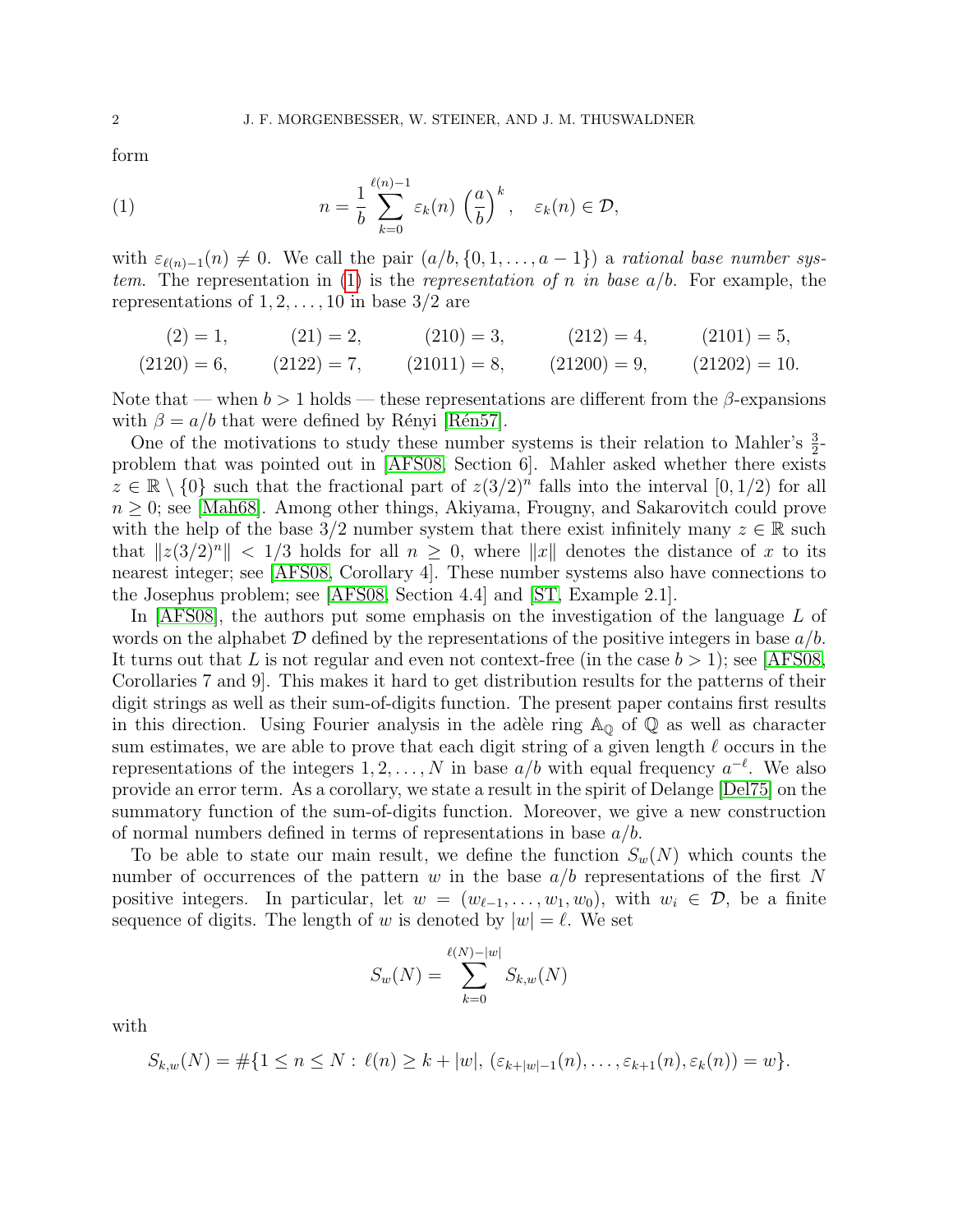**Main theorem.** Let  $a, b \in \mathbb{N}$  with  $(a, b) = 1$  and  $a > b \ge 1$ . Then

$$
S_w(N) = \frac{N}{a^{|w|}} \log_{a/b} N + \mathcal{O}(N \log \log N).
$$

The arithmetic function  $s_{a/b}(n) = \sum_{0 \le k < \ell(n)} \varepsilon_k(n)$  is well-defined and is called the sumof-digits function in base  $a/b$ . From our main theorem we obtain the following corollary on the summatory function of  $s_{a/b}$ .

<span id="page-2-1"></span>**Corollary 1.** Let  $a, b \in \mathbb{N}$  with  $(a, b) = 1$  and  $a > b \ge 1$ . Then

$$
\sum_{n=1}^{N} s_{a/b}(n) = \frac{a-1}{2} N \log_{a/b} N + \mathcal{O}(N \log \log N).
$$

The next definition generalizes the famous Champernowne constant  $\mathfrak{c}$ , the decimal expansion of which is given by  $c = 0.123456789101112 \cdots$ . Let  $\mathfrak{z}_{a/b}$  be the unique real number in  $(0, 1)$  that has a (standard) representation in base a which is obtained by concatenating the digits of  $1, 2, 3, \ldots$  in their representation in base  $a/b$ , that is

$$
\mathfrak{z}_{a/b} = 0 \cdot \varepsilon_0(1) \, \varepsilon_{\ell(2)-1}(2) \cdots \varepsilon_1(2) \varepsilon_0(2) \, \varepsilon_{\ell(3)-1}(3) \cdots \varepsilon_1(3) \varepsilon_0(3) \, \varepsilon_{\ell(4)-1}(4) \cdots \varepsilon_1(4) \varepsilon_0(4) \cdots
$$

or, more precisely,

$$
\mathfrak{z}_{a/b}=\sum_{n=1}^{\infty}\sum_{k=1}^{\ell(n)}\frac{\varepsilon_{\ell(n)-k}(n)}{a^{k+\sum_{j=1}^{n-1}\ell(j)}}.
$$

For example, the real number  $\mathfrak{z}_{3/2}$  is given in base 3 by

 $\mathfrak{z}_{3/2} = 0.22121021221012120212221011 \cdots$ 

In the case that  $a = 10$  and  $b = 1$ ,  $\mathfrak{z}_{a/b}$  is exactly the constant c. Champernowne [\[Cha33\]](#page-21-3) proved that c is normal in base 10, i.e., every digit string w of length  $|w|$  occurs with equal frequency  $10^{-|w|}$  in the base 10 representation of c. We have the following result.

<span id="page-2-2"></span>**Corollary 2.** Let  $a, b \in \mathbb{N}$  with  $(a, b) = 1$  and  $a > b \ge 1$ . Then  $\mathfrak{z}_{a/b}$  is normal in base a.

Remark 1.1. We mention here that all our results and proofs remain valid (with obvious changes) if the basis  $a/b$  is negative and the set of digits is  $\mathcal{D} = \{0, 1, \ldots, |a| - 1\}$ . In order to keep the exposition as simple as possible we confine ourselves to positive integers a and b throughout this paper.

### 2. Plan of the proof

To analyze  $S_w(N)$ , it is important to understand the structure of the digits of  $n \leq N$ with respect to the given base. In the case of the standard  $q$ -ary representation in  $\mathbb N$  (i.e.,  $a = q, b = 1$ , this is relatively simple. Indeed, we have  $n/q^{k+1} = \sum_{0 \leq j < \ell(n)} \varepsilon_j(n) q^{j-k-1}$ , and this sum can be split into

<span id="page-2-0"></span>
$$
(2) \qquad \sum_{k < j < \ell(n)} \varepsilon_j(n) \, q^{j-k-1} \in \mathbb{Z}[q] = \mathbb{Z} \quad \text{and} \quad \sum_{0 \le j \le k} \varepsilon_j(n) \, q^{j-k-1} \in \left[ \frac{\varepsilon_k(n)}{q}, \frac{\varepsilon_k(n)+1}{q} \right).
$$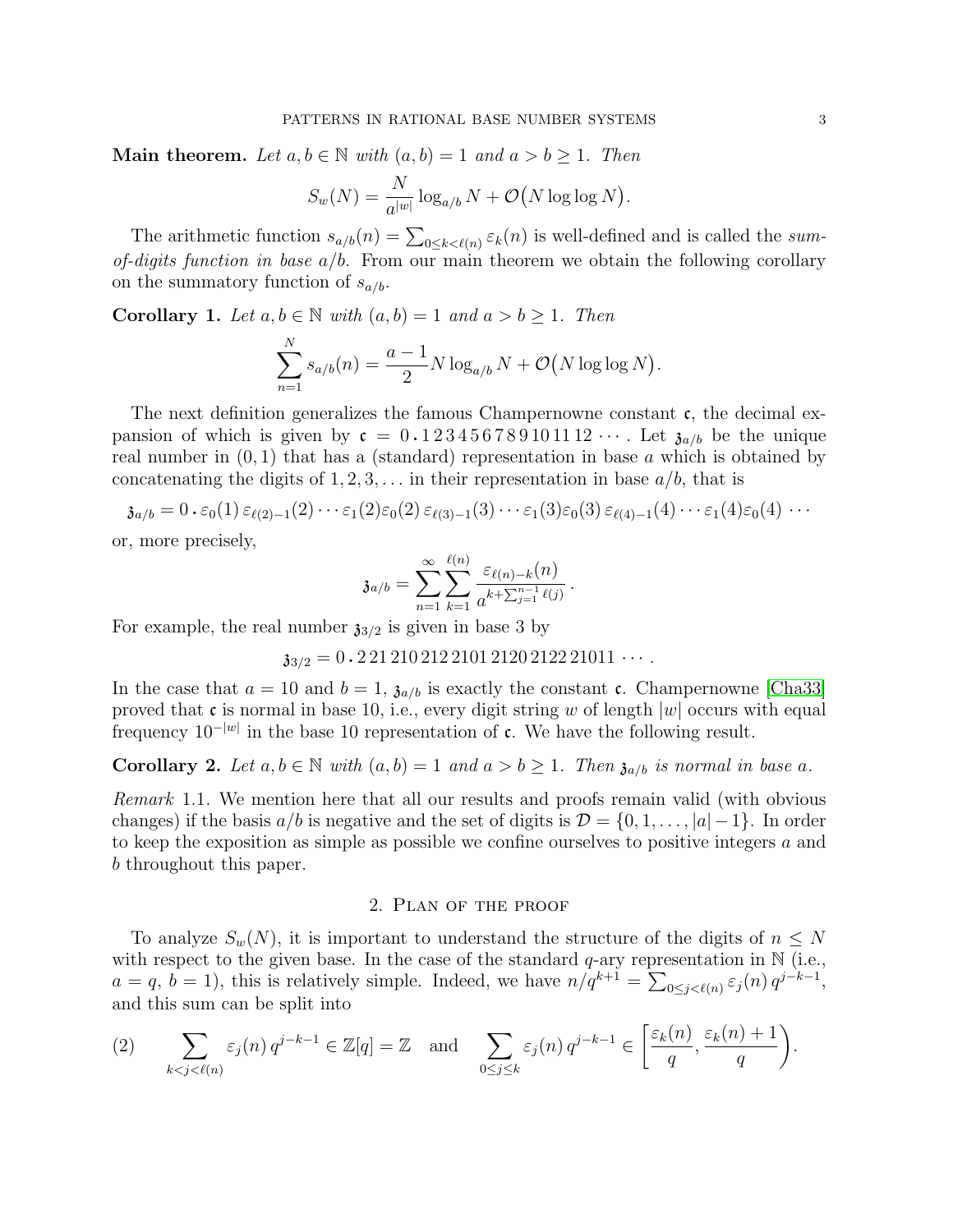Therefore, the digit  $\varepsilon_k(n)$  in base q is equal to  $d \in \{0, \ldots, q-1\}$  if and only if the fractional part of  $n/q^{k+1}$  lies in the half-open interval  $\left[\frac{d}{q}(d+1)/q\right]$ . This makes it easy to employ analytic methods in order to study the frequency of certain digit patterns. The first problem consists in finding related formulas for rational base number systems. However, the most crucial difference to the standard base  $q$  representations is the already discussed fact that the language  $L$  of words on the alphabet  $\mathcal D$  defined by the representations of the positive integers in base  $a/b$  cannot be described in a simple way. Thus, there seem to be no elementary combinatorial considerations proving our results.

To overcome the difficulties occurring in the case of rational base number systems we have to embed the rational numbers into a subring  $\mathbb{K}_{a/b}$  of the adèle ring  $\mathbb{A}_{\mathbb{Q}}$ , where the (embedding of the) set  $\mathbb{Z}[a/b] = \mathbb{Z}[1/b]$  forms a lattice; see Section [3](#page-3-0) for a precise definition. This makes it possible to find a compact, self-affine fundamental domain F of  $\mathbb{Z}[1/b]$  in  $\mathbb{K}_{a/b}$ which is related to the underlying rational number system. Using its self-affine structure, the set F can be written as a union of subsets  $\mathcal{F}_d$   $(d \in \mathcal{D})$ , which play a similar role as the intervals  $\left[\frac{d}{q}(d+1)/q\right]$  do for q-ary representations in [\(2\)](#page-2-0); see Figure [1](#page-5-0) for a picture of these sets. With help of these sets we are able to establish formulas similar to the one in [\(2\)](#page-2-0) in the context of rational base number systems. This enables us to use Fourier analysis in  $\mathbb{K}_{a/b}$  in order to reformulate the problem of counting the digit patterns as a problem on estimating character sums. Since  $\mathbb{K}_{a/b}$  is a subring of the adèle ring  $\mathbb{A}_{\mathbb{Q}}$ , the characters of this adèle ring are used to define the appropriate Fourier transformation and its inverse; see e.g. Tate's thesis [\[Tat67\]](#page-22-8) or Weil [\[Wei73\]](#page-22-9). Finally, using ideas reminiscent of Drmota et al.[\[DMR09\]](#page-21-1), we estimate the character sums emerging from this Fourier transformation process.

The paper is organized as follows. In Section [3,](#page-3-0) we give some definitions and set up the environment for the required Fourier analysis. This includes analyzing the Pontryagin dual of the fundamental domain  $\mathcal F$  as well as the calculation of Fourier coefficients for Urysohn functions related to  $\mathcal{F}$ . In Section [4,](#page-12-0) we perform the estimates of the character sums emerging from the Fourier transformation process in order to prove the main results. Finally, in Section [5](#page-20-0) we briefly discuss some open questions and possible directions of future research related to the topic of the present paper.

# 3. Fourier analysis on fundamental domains

<span id="page-3-0"></span>Throughout this paper, we set

$$
\alpha = a/b.
$$

In this section, we study self-affine tiles associated with representations in rational bases. These tiles are special cases of the rational self-affine tiles defined in [\[ST\]](#page-22-7). We need several notations and definitions.

For each (finite) rational prime p denote the p-adic completion of  $\mathbb{Q}$  by  $\mathbb{Q}_p$ , that is, the field  $\mathbb{Q}_p$  is the completion of  $\mathbb Q$  w.r.t. the topology induced by the p-adic valuation  $v_p$ . As usual, we write  $\mathbb{Z}_p$  for the ring of integers of  $\mathbb{Q}_p$ . The fractional part of  $x \in \mathbb{Q}_p$ will be denoted by  $\lambda_p(x)$ , i.e.,  $\lambda_p(\sum_{j=k}^{\infty} d_j p^j) = \sum_{j=k}^{-1} d_j p^j$  for all sequences  $(d_j)_{j\geq k}$  with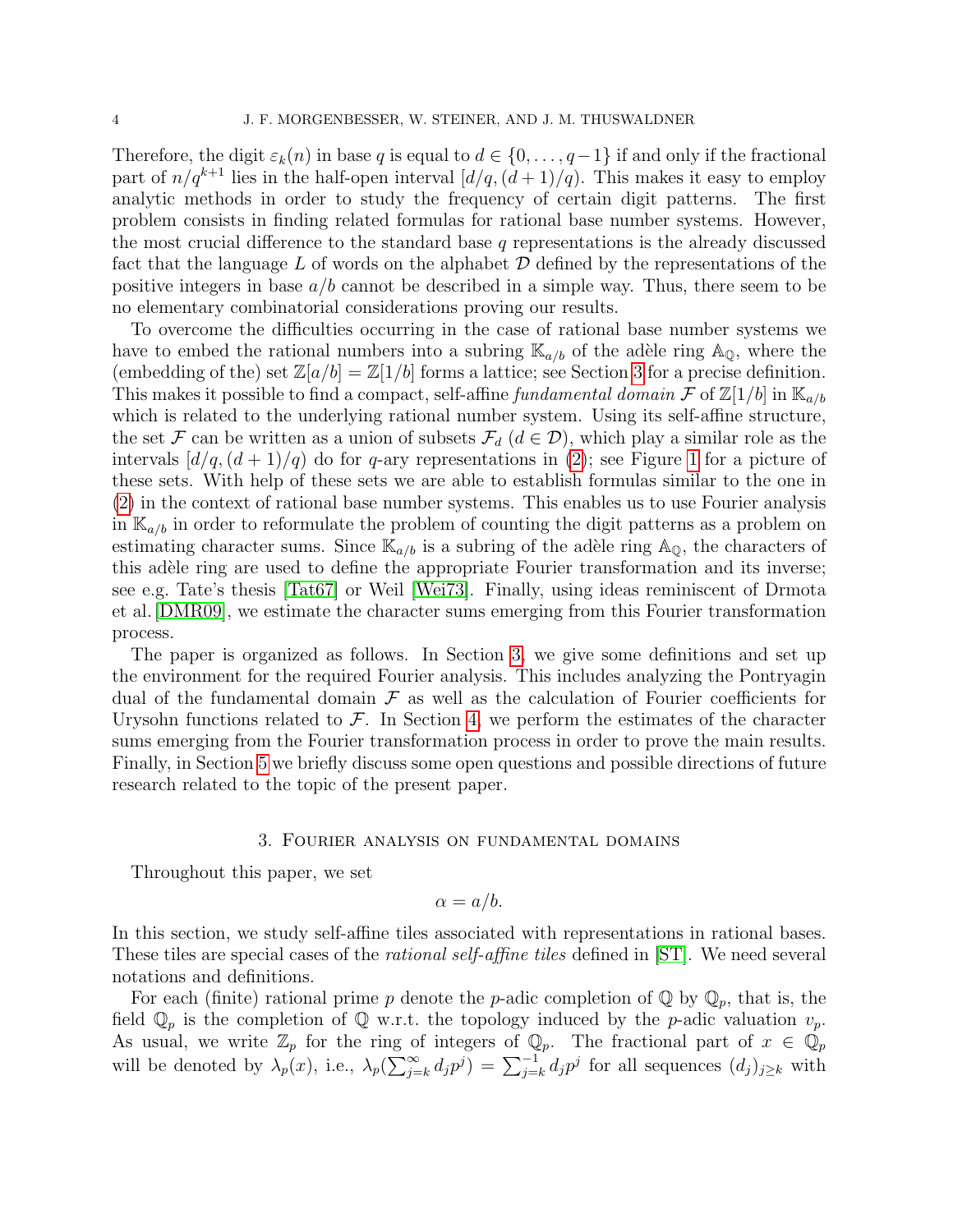$d_i \in \{0, \ldots, p-1\}, k < 0$ . For the (unique) infinite prime  $p = \infty$ , set  $\mathbb{Q}_p = \mathbb{R}$ , which is the completion of  $\mathbb Q$  with respect to the Archimedean absolute value  $|\cdot|$  in  $\mathbb Q$ .

Consider the set of primes

$$
S_{\alpha} = \{p : p \mid b, p \text{ prime}\} \cup \{\infty\}.
$$

With help of  $S_{\alpha}$  we define the subring

$$
\mathbb{K}_\alpha=\prod_{p\in S_\alpha}\mathbb{Q}_p
$$

of the adèle ring  $\mathbb{A}_{\mathbb{Q}}$  of  $\mathbb{Q}$ . The completions  $\mathbb{Q}_p$  as well as the product space  $\mathbb{K}_{\alpha}$  are locally compact abelian groups. We thus may equip  $\mathbb{K}_{\alpha}$  with a Haar measure  $\mu_{\alpha}$  which is the product measure of the Lebesgue measure  $\mu_{\infty}$  on R and the Haar measures<sup>[1](#page-4-0)</sup>  $\mu_p$  on  $\mathbb{Q}_p$ for  $p \in S_\alpha \setminus \{\infty\}$ . Moreover,  $\mathbb{K}_\alpha$  can be made a complete metric space in the using the Archimedean absolute values and the p-adic valuations in the usual way. Let

$$
\Phi: \ \mathbb{Q} \to \mathbb{K}_{\alpha}, \quad z \mapsto (z, \ldots, z),
$$

be the diagonal embedding of  $\mathbb{Q}$  in  $\mathbb{K}_{\alpha}$ . The set  $\mathbb{Q}$  acts multiplicatively on  $\mathbb{K}_{\alpha}$  by

(3) 
$$
\xi \cdot (z_p)_{p \in S_\alpha} = (\xi z_p)_{p \in S_\alpha}.
$$

We want to associate a fundamental domain  $\mathcal{F} = \mathcal{F}(\alpha, \mathcal{D})$  with the rational base number system  $(\alpha, \mathcal{D})$ . To this matter we need the following classical result of Hutchinson [\[Hut81\]](#page-22-10).

**Lemma 3.1.** Let X be a complete metric space and let  $\{f_1, \ldots, f_q\}$  be contractions on X. Then there is a unique non-empty compact set  $K$  satisfying the set equation

$$
K = f_1(K) \cup \cdots \cup f_q(K).
$$

As  $\mathbb{K}_{\alpha}$  is a complete metric space and multiplication by  $\alpha^{-1}$  acts as a contraction on  $\mathbb{K}_{\alpha}$ , we can give the following definition.

Definition 3.1. Let  $(\alpha, \mathcal{D})$  be a rational base number system. The non-empty compact set  $\mathcal{F} = \mathcal{F}(\alpha, \mathcal{D})$  defined by the set equation

$$
\mathcal{F} = \bigcup_{d \in \mathcal{D}} \alpha^{-1} \cdot \left( \mathcal{F} + \Phi(d) \right)
$$

is called the *fundamental domain* associated with  $(\alpha, \mathcal{D})$ .

The set  $\mathcal F$  can be written explicitly as

$$
\mathcal{F} = \left\{ \sum_{k=1}^{\infty} \Phi(\varepsilon_k \alpha^{-k}) : \, \varepsilon_k \in \mathcal{D} \right\}.
$$

(We mention that these fundamental domains are special cases of the rational self-affine tiles defined in [\[ST\]](#page-22-7).) In order to keep track of the occurrences of a given digit  $d \in \mathcal{D}$  in a representation in base  $a/b$ , we will have to deal with the subsets

$$
\mathcal{F}_d = \alpha^{-1} \cdot (\mathcal{F} + \Phi(d)) \qquad (d \in \mathcal{D})
$$

<span id="page-4-0"></span><sup>1</sup>We choose  $\mu_p$  in a way that  $\mu_p(\mathbb{Z}_p) = 1$ . In particular, this implies  $\mu_p(p^{\ell}\mathbb{Z}_p) = p^{-\ell}$ .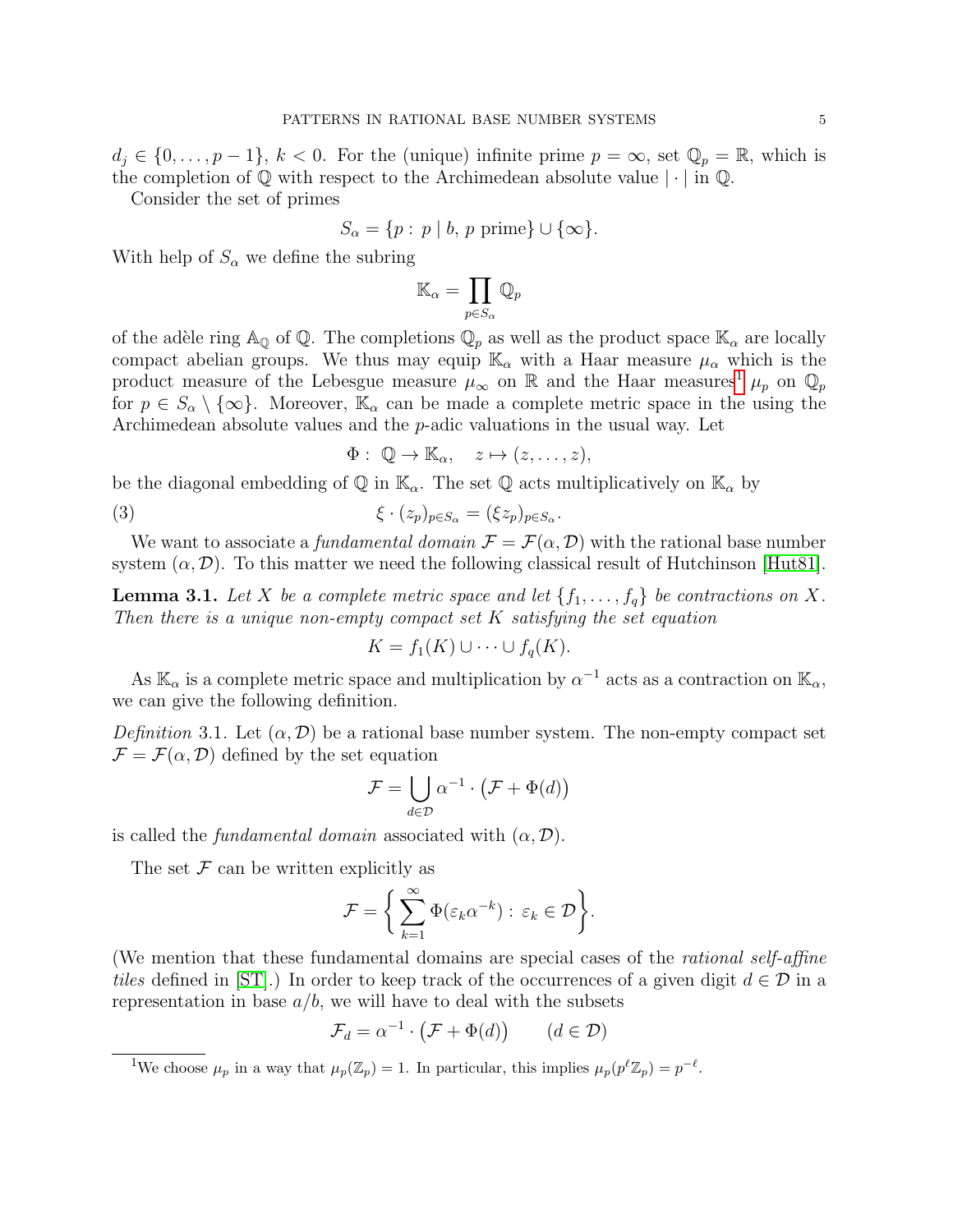of  $F$ . We illustrate these definitions for a particular example.

*Example* 3.1 (see also [\[ST\]](#page-22-7)). Let  $\alpha = 3/2$  and  $\mathcal{D} = \{0, 1, 2\}$ , i.e., consider the rational base number system  $(3/2, \{0, 1, 2\})$ . In this case we have  $S_{3/2} = \{2, \infty\}$  and the representation space is given by

$$
\mathbb{K}_{3/2}=\mathbb{R}\times\mathbb{Q}_2.
$$

The fundamental domain  $\mathcal F$  is now defined by the set equation

$$
\mathcal{F} = \frac{2}{3} \cdot \mathcal{F} \cup \frac{2}{3} \cdot (\mathcal{F} + (1,1)) \cup \frac{2}{3} \cdot (\mathcal{F} + (2,2)).
$$

Here the first component of the vectors  $(1, 1)$  and  $(2, 2)$  is a real number, while the second component is an element of the dyadic completion  $\mathbb{Q}_2$ . The explicit representation of F now reads

$$
\mathcal{F} = \left\{ \sum_{k=1}^{\infty} \left( \left( \frac{2}{3} \right)^k \varepsilon_k, \left( \frac{2}{3} \right)^k \varepsilon_k \right) : \, \varepsilon_k \in \{0, 1, 2\} \right\}.
$$

In Figure [1,](#page-5-0) we provide a representation of the set F, which is a union of the sets  $\mathcal{F}_0$ ,  $\mathcal{F}_1$ , and  $\mathcal{F}_2$  in this case.



<span id="page-5-0"></span>FIGURE 1. The sets  $\mathcal{F}_d$  constituting  $\mathcal{F} \in \mathbb{R} \times \mathbb{Q}_2$  for  $\alpha = 3/2$ . Here, an element  $\sum_{j=k}^{\infty} d_j \alpha^{-j}$  of  $\mathbb{Q}_2$ , with  $d_j \in \{0, 1\}$ , is represented by  $\sum_{j=k}^{\infty} d_j 2^{-j}$ .

We also need to consider approximations of  $\mathcal{F}_d$ . To this matter, define the "boxes"

$$
D_r = \alpha^{-r} \cdot \left( [0,1] \times \prod_{p|b} \mathbb{Z}_p \right) \qquad (r \ge 0).
$$

With help of these boxes, we define the approximations

$$
\mathcal{F}_{d,r} = \bigcup_{\varepsilon_2,\dots,\varepsilon_r \in \mathcal{D}} \left( \Phi(d\alpha^{-1}) + \sum_{k=2}^r \Phi(\varepsilon_k \alpha^{-k}) + D_r \right) \qquad (r \ge 1)
$$

of  $\mathcal{F}_d$ . (Note that the sum over k is empty for  $r = 1$ .)

Recall that a collection C of compact subsets of  $\mathbb{K}_{\alpha}$  is a *tiling* of  $\mathbb{K}_{\alpha}$  if each element of C is the closure of its interior and if  $\mu_{\alpha}$ -almost every point of  $\mathbb{K}_{\alpha}$  is contained in exactly one element of C. It will be of importance later that  $\mathcal{F}, \mathcal{F}_d$ , and their approximations induce periodic tilings of  $\mathbb{K}_{\alpha}$ . This is made precise in the following lemma.

<span id="page-5-1"></span>**Lemma 3.2.** The following collections are tilings of  $\mathbb{K}_{\alpha}$ .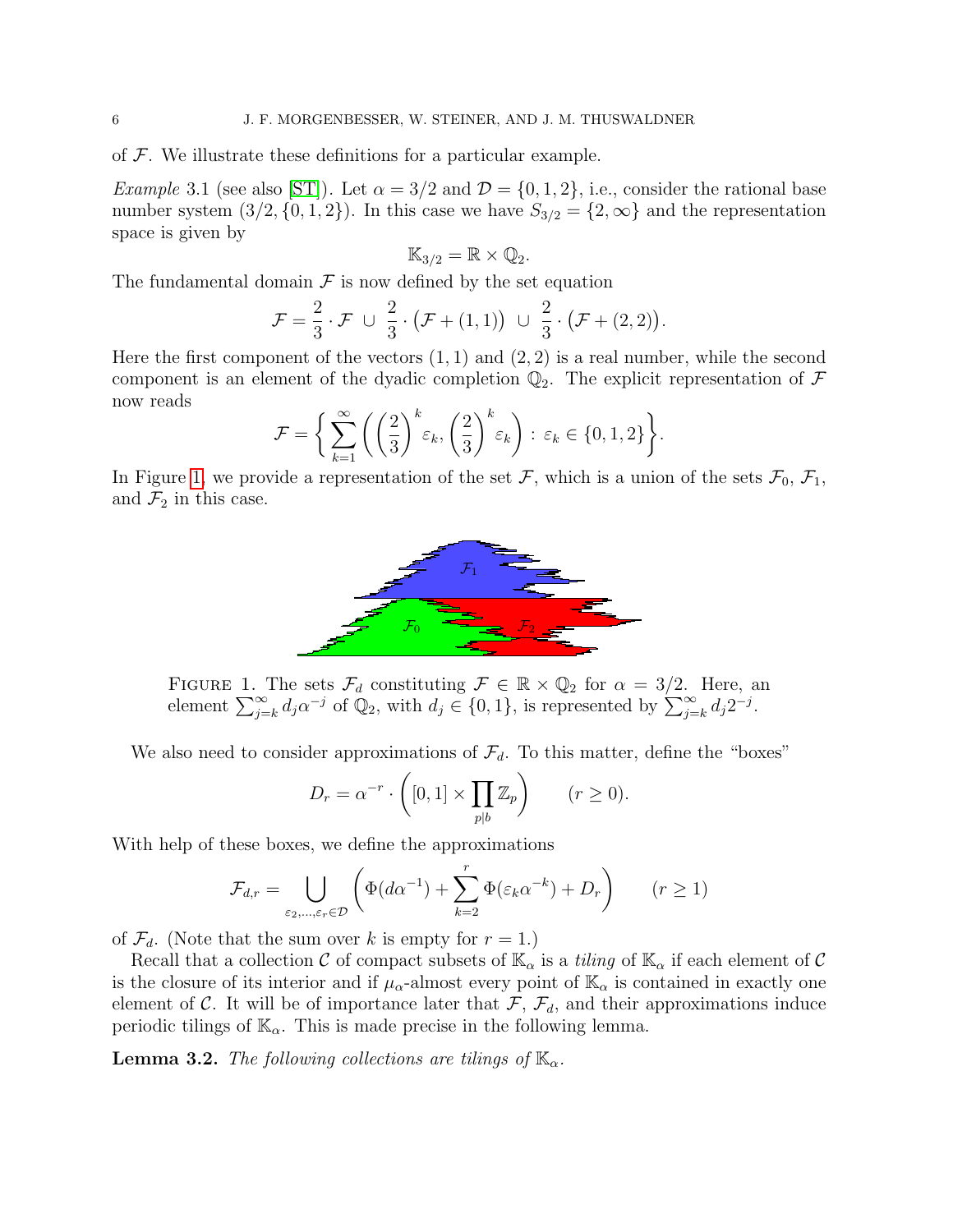- $\{\Phi(x) + D_r : x \in \alpha^{-r}\mathbb{Z}[\alpha]\}$   $(r \ge 0)$ ,
- $\{\Phi(x) + \mathcal{F}_{d,r} : x \in \mathbb{Z}[\alpha], d \in \mathcal{D}\}\$   $(r \geq 1),$
- $\{\Phi(x) + \mathcal{F}: x \in \mathbb{Z}[\alpha]\},\$
- $\{\Phi(x) + \mathcal{F}_d : x \in \mathbb{Z}[\alpha], d \in \mathcal{D}\}.$

In the proof of Lemma [3.2,](#page-5-1) we will use the following results on the *intersection tiles* 

 $\mathcal{G}(x) = \{ z \in \mathbb{R} : (z, 0, \dots, 0) \in \Phi(x) + \mathcal{F} \}$   $(x \in \mathbb{Z}[\alpha]).$ 

<span id="page-6-1"></span>**Lemma 3.3.** For every  $x \in \mathbb{Z}[\alpha]$ , we have

<span id="page-6-0"></span>(4) 
$$
\mathcal{G}(x) = \left\{ x + \sum_{j=1}^{\infty} d_j \alpha^{-j} : d_j \in \mathcal{D}, \, \alpha^k x + \sum_{j=1}^k d_j \alpha^{k-j} \in b\mathbb{Z} \text{ for all } k \ge 0 \right\},
$$

with  $G(x) \neq \emptyset$  if and only if  $x \in b\mathbb{Z}$ . For every  $x \in b\mathbb{Z}$ ,  $G(x)$  is an interval, and the collection  $\{\mathcal{G}(x): x \in b\mathbb{Z}\}\$ is a tiling of  $\mathbb{R}$ .

*Proof.* Let  $x \in \mathbb{Z}[\alpha]$ . By definition, the set  $\mathcal{G}(x)$  consists of those numbers  $x + \sum_{j=1}^{\infty} d_j \alpha^{-j} \in$ R where this series converges to 0 in  $\mathbb{Q}_p$  for all  $p \mid b$ . Note that  $\alpha^k x + \sum_{j=1}^k d_j \alpha^{k-j} \in b\mathbb{Z}$  is equivalent to  $v_p(x+\sum_{j=1}^k d_j\alpha^{-j}) \ge (k+1)v_p(b)$  for all  $p \mid b$ . If  $\alpha^k x + \sum_{j=1}^k d_j\alpha^{k-j} \in b\mathbb{Z}$  for all  $k \geq 0$ , we obtain that  $x + \sum_{j=1}^{\infty} d_j \alpha^{-j} = 0$  in  $\mathbb{Q}_p$  for all  $p \mid b$ , thus  $x + \sum_{j=1}^{\infty} d_j \alpha^{-j} \in \mathcal{G}(x)$ . On the other hand, if  $\alpha^k x + \sum_{j=1}^k d_j \alpha^{k-j} \notin b\mathbb{Z}$  for some  $k \geq 0$ , then  $v_p(x + \sum_{j=1}^\infty d_j \alpha^{-j})$  $(k+1)v_p(b)$  for some  $p \mid b$ , thus  $x + \sum_{j=1}^{\infty} d_j \alpha^{-j} \neq 0$  in  $\mathbb{Q}_p$ , i.e.,  $x + \sum_{j=1}^{\infty} d_j \alpha^{-j} \neq \mathcal{G}(x)$ . This proves the formula for  $\mathcal{G}(x)$  in the statement of the lemma.

The condition for  $k = 0$  in [\(4\)](#page-6-0) implies that  $\mathcal{G}(x) = \emptyset$  if  $x \notin b\mathbb{Z}$ . If  $x \in b\mathbb{Z}$ , then  $\alpha x \in \mathbb{Z}$ , thus there exists  $d_1 \in \mathcal{D} = \{0, 1, \ldots, a-1\}$  such that  $\alpha x + d_1 \in b\mathbb{Z}$ . Inductively, we find a sequence  $(d_j)_{j\geq 1}$  such that  $\alpha^k x + \sum_{j=1}^k d_j \alpha^{k-j} \in b\mathbb{Z}$  for all  $k \geq 0$ , i.e.,  $\mathcal{G}(x) \neq \emptyset$ . We even see that the sets  $\{\alpha x + d_1 \in b\mathbb{Z} : d_1 \in \mathcal{D}\}, x \in b\mathbb{Z}$ , form a partition of  $b\mathbb{Z}$ , with  $\alpha x + d_1 < \alpha y + d'_1$  if  $x < y$ , for all  $d_1, d'_1 \in \mathcal{D}$ . Again, induction yields that the sets  $\{\alpha^k x + \sum_{j=1}^k d_j \alpha^{k-j} \in b\mathbb{Z} : d_1, \ldots, d_k \in \mathcal{D}\}, x \in b\mathbb{Z}$ , form a partition of  $b\mathbb{Z}$ , with  $\alpha x + \sum_{j=1}^k d_j \alpha^{k-j} < \alpha y + \sum_{j=1}^k d'_j \alpha^{k-j}$  if  $x < y$ . Renormalizing by  $\alpha^{-k}$  and taking the limit shows that  $\mathcal{G}(x)$  is an interval, and that  $\{\mathcal{G}(x): x \in b\mathbb{Z}\}\$ is a tiling of R.

Note that the second part of Lemma [3.2](#page-5-1) is a translation of Theorem 4.9 in [\[BSS](#page-21-4)<sup>+</sup>11] into our setting. The correspondence between SRS tiles, which were introduced in [\[BSS](#page-21-4)<sup>+</sup>11], and intersection tiles is discussed in [\[ST,](#page-22-7) Section 6]. Now, we can prove Lemma [3.2.](#page-5-1)

*Proof of Lemma [3.2.](#page-5-1)* To show that  $\{\Phi(x) + D_0 : x \in \mathbb{Z}[\alpha]\}\$ is a tiling of  $\mathbb{K}_{\alpha}$ , consider a point  $(z_p)_{p\in S_\alpha} \in \mathbb{K}_\alpha$ , and let

$$
y = \sum_{p \in S_{\alpha} \setminus \{\infty\}} \lambda_p(z_p) + \left[ z_{\infty} - \sum_{p \in S_{\alpha} \setminus \{\infty\}} \lambda_p(z_p) \right].
$$

Since  $\lambda_p(z_p) \in \mathbb{Z}[\alpha]$  holds for each  $p \in S_\alpha \setminus \{\infty\}$ , we have  $y \in \mathbb{Z}[\alpha]$ . By the definition of y, we conclude that  $(z_p)_{p\in S_\alpha} \in \Phi(y) + D_0$ , and  $(z_p)_{p\in S_\alpha} \notin \Phi(x) + D_0$  for all  $x \in \mathbb{Z}[\alpha] \setminus \{y\}$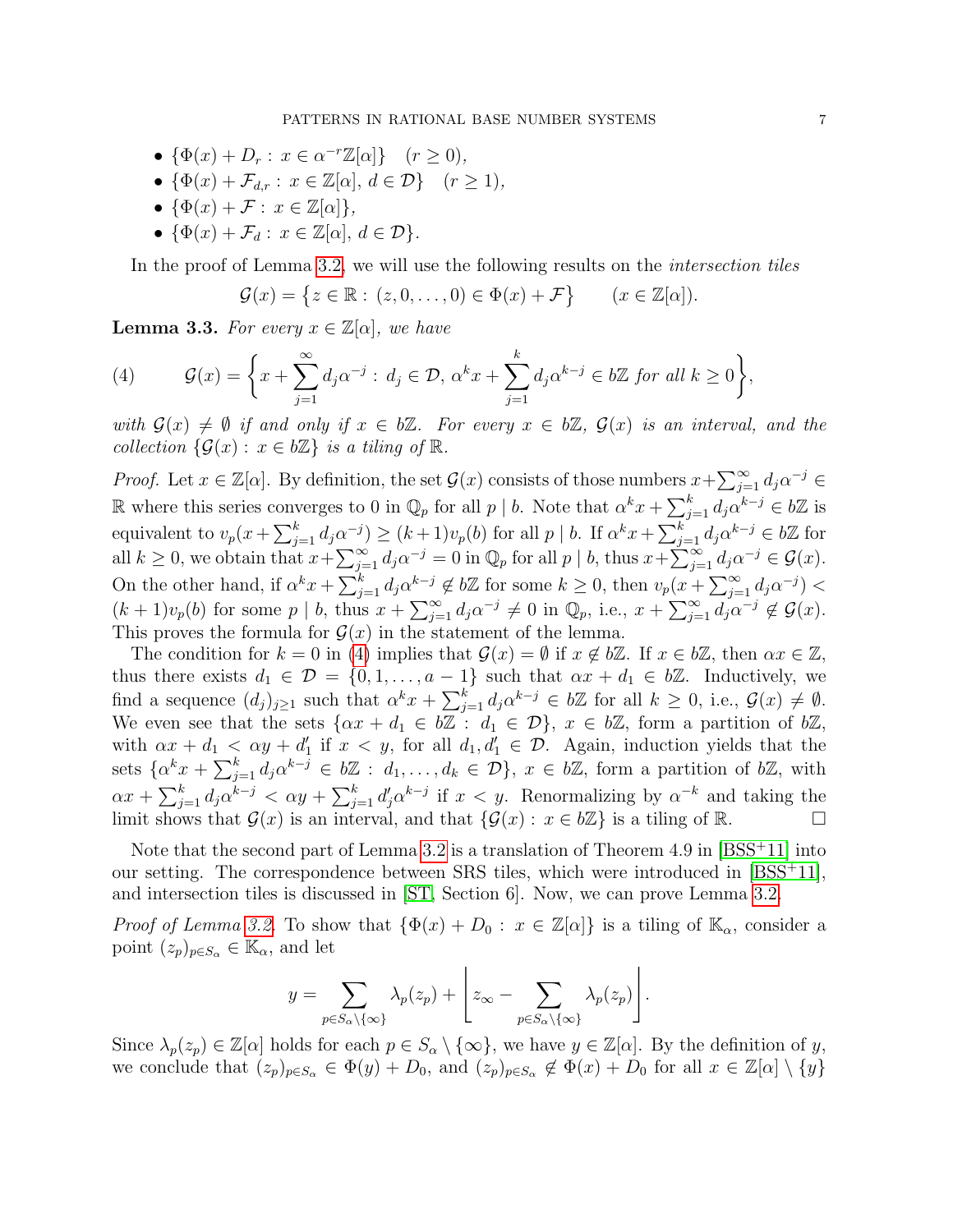except when  $z_{\infty} - \sum_{p \in S_{\alpha} \setminus {\{\infty\}}} \lambda_p(z_p) \in \mathbb{Z}$ . As  $\sum_{p \in S_{\alpha} \setminus {\{\infty\}}} \lambda_p(z_p) \in \mathbb{Q}$ , the set of points  $(z_p)_{p \in S_\alpha} \in \mathbb{K}_\alpha$  with  $z_\infty - \sum_{p \in S_\alpha \setminus \{\infty\}} \lambda_p(z_p) \in \mathbb{Z}$  has  $\mu_\alpha$ -measure zero (note that  $z_\infty$  can be an arbitrary real number). Hence,  $\{\Phi(x) + D_0 : x \in \mathbb{Z}[\alpha]\}$  is a tiling of  $\mathbb{K}_{\alpha}$ . Multiplying by  $\alpha^{-r}$  yields that  $\{\Phi(x)+D_r: x \in \alpha^{-r}\mathbb{Z}[\alpha]\}$  is a tiling of  $\mathbb{K}_{\alpha}$  for each  $r \geq 0$ . Since the set  $\{\varepsilon_1\alpha^{-1} + \cdots + \varepsilon_r\alpha^{-r} : \varepsilon_1,\ldots,\varepsilon_r \in \mathcal{D}\}\)$  forms a complete residue system of  $\mathbb{Z}[\alpha]/\alpha^{-r}\mathbb{Z}[\alpha],$ it follows that  $\{\Phi(x) + \mathcal{F}_{d,r} : x \in \mathbb{Z}[\alpha], d \in \mathcal{D}\}\$ is a tiling of  $\mathbb{K}_{\alpha}$  for each  $r \geq 1$ .

As  $\{\Phi(x) + \mathcal{F}_{d,r} : x \in \mathbb{Z}[\alpha], d \in \mathcal{D}\}$  covers  $\mathbb{K}_{\alpha}$  for all  $r \geq 1$ , the same holds for the collection of limit sets  $\{\Phi(x) + \mathcal{F}_d : x \in \mathbb{Z}[\alpha], d \in \mathcal{D}\}\$ and for  $\{\Phi(x) + \mathcal{F} : x \in \mathbb{Z}[\alpha]\}.$ We show that  $\Phi(x) + \mathcal{F}$  and  $\Phi(y) + \mathcal{F}$  intersect on a set of  $\mu_{\alpha}$ -measure zero, for all  $x, y \in \mathbb{Z}[\alpha]$  with  $x \neq y$ ; it is clearly equivalent to prove that  $\mu_\alpha(\mathcal{F} \cap (\Phi(x) + \mathcal{F})) = 0$  for all  $x \in \mathbb{Z}[\alpha] \setminus \{0\}$ . To this end, suppose that  $\mu_\alpha(\mathcal{F} \cap (\Phi(x) + \mathcal{F})) > 0$  for  $x \in \mathbb{Z}[\alpha] \setminus \{0\}$ . By standard arguments, one proves that the boundary of  $\mathcal F$  has  $\mu_{\alpha}$ -measure zero; see [\[ST,](#page-22-7) Theorem 1 (iii)]. This implies that  $\mathcal{F} \cap (\Phi(x) + \mathcal{F})$  contains a ball of positive diameter. By the Strong Approximation Theorem (see e.g. [\[Cas67,](#page-21-5) Section 15]), the diagonal embedding of  $\mathbb{Z}[\alpha]$  is dense in  $\prod_{p|b}\mathbb{Q}_p$ . Therefore, there exists  $y \in \mathbb{Z}[\alpha]$  such that the sets  $\{z \in \mathbb{R}$ :  $(z, y, \ldots, y) \in \mathcal{F} \}$  and  $\{z \in \mathbb{R} : (z, y, \ldots, y) \in \Phi(x) + \mathcal{F} \}$  share an interval of positive length. As

$$
\{z \in \mathbb{R} : (z, y, \dots, y) \in \mathcal{F}\} = \{z \in \mathbb{R} : (z - y, 0, \dots, 0) \in \Phi(-y) + \mathcal{F}\} = y + \mathcal{G}(-y),
$$

and  $\{z \in \mathbb{R} : (z, y, \dots, y) \in \Phi(x) + \mathcal{F}\}=y+\mathcal{G}(x-y)$ , we obtain that  $\mathcal{G}(-y)$  and  $\mathcal{G}(x-y)$ share an interval of positive length. This contradicts the tiling property of the intersection tiles (Lemma [3.3\)](#page-6-1). Therefore,  $\mu_{\alpha}(\mathcal{F} \cap (\Phi(x)+\mathcal{F})) = 0$  for all  $x \in \mathbb{Z}[\alpha] \setminus \{0\}$ , and  $\{\Phi(x)+\mathcal{F}:$  $x \in \mathbb{Z}[\alpha]$  is a tiling of  $\mathbb{K}_{\alpha}$ . Multiplying by  $\alpha^{-1}$  yields that  $\{\Phi(x) + \mathcal{F}_d : x \in \mathbb{Z}[\alpha], d \in \mathcal{D}\}$ is a tiling of  $\mathbb{K}_{\alpha}$ .

Remark 3.1. We could have directly used Theorem 2 in [\[ST\]](#page-22-7) for the tiling property of  $\{\Phi(x) + \mathcal{F}: x \in \mathbb{Z}[\alpha]\}.$  However, the proof of this theorem is unnecessarily complicated when one is only interested in the special case considered in the present paper. Therefore, we have presented an independent, much simpler proof.

We illustrate the tiling properties for an example.

*Example* 3.2. Again we consider the rational base number system  $(3/2, \{0, 1, 2\})$ . The third assertion of Lemma [3.2](#page-5-1) then yields that (note that  $\mathbb{Z}[1/2] = \mathbb{Z}[3/2]$ )

$$
\{(x,x)+\mathcal{F}: x \in \mathbb{Z}[1/2]\}
$$

forms a tiling of  $\mathbb{K}_{3/2} = \mathbb{R} \times \mathbb{Q}_2$ . The "translation set" is given by

$$
\Phi(\mathbb{Z}[1/2]) = \left\{ \left( \frac{n}{2^k}, \frac{n}{2^k} \right) \in \mathbb{R} \times \mathbb{Q}_2 \; : \; n \in \mathbb{Z}, \, k \in \mathbb{N} \right\}.
$$

Note that this set is discrete in  $\mathbb{K}_{3/2}$  when  $\mathbb{K}_{3/2}$  is equipped with the distance

$$
d((x, x_2), (y, y_2)) = \max\{|x - y|, 2^{-\nu_2(x_2 - y_2)}\}.
$$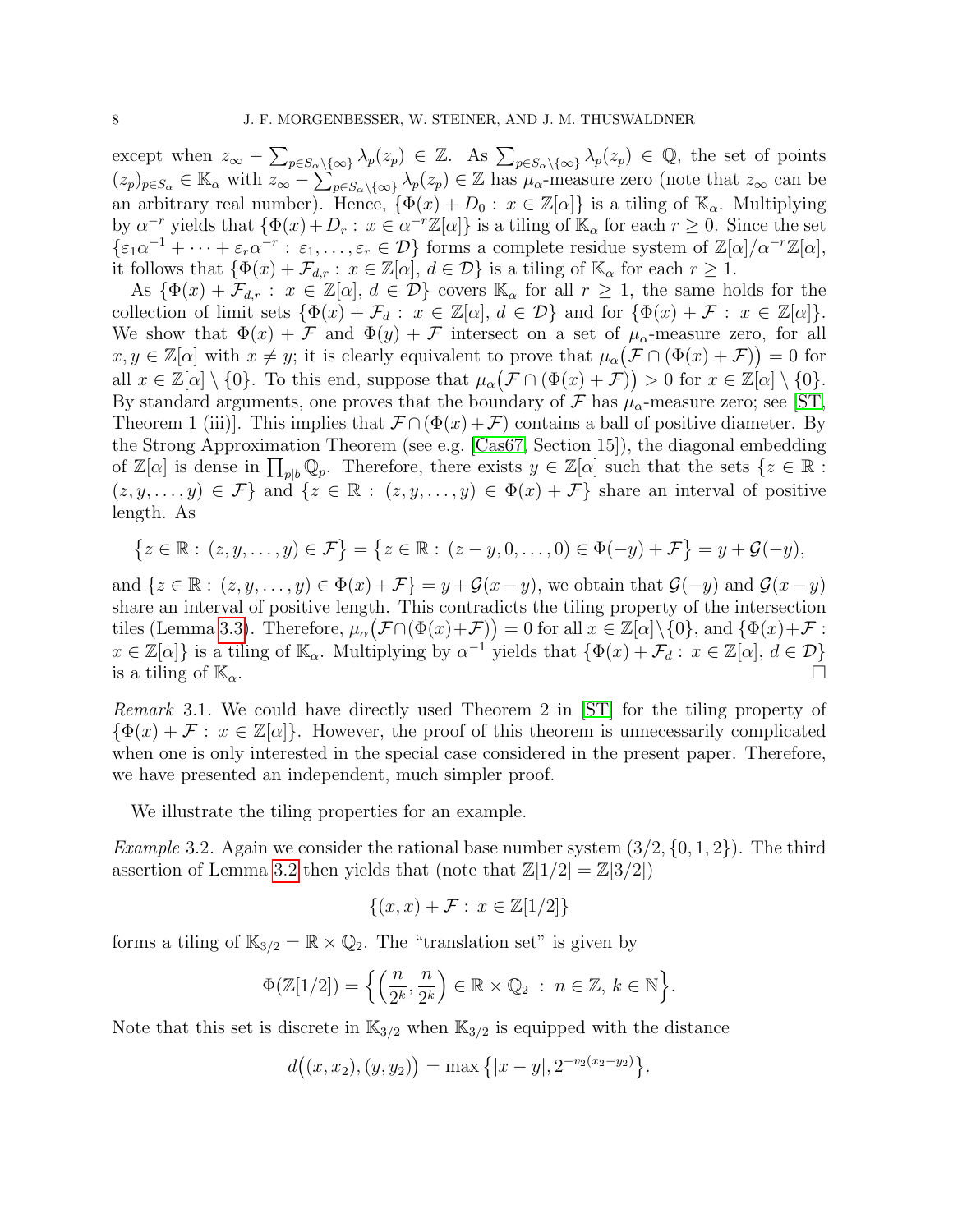Indeed, the difference of two distinct elements of  $\Phi(\mathbb{Z}[1/2])$  is again of the form  $(n/2^k, n/2^k)$ , with  $n \neq 0$  and  $2 \nmid n$ . If  $n/2^k$  is an integer, i.e.,  $k = 0$ , then its Archimedean absolute value  $|n/2^k|$  is at least 1. If it is non-integral, then its dyadic valuation  $v_2(n/2^k)$  is at most -1. A patch of the tiling  $\{\Phi(x) + \mathcal{F} : x \in \mathbb{Z}[\alpha]\}$  for  $\alpha = 3/2$  is depicted in Figure [2.](#page-8-0)



<span id="page-8-0"></span>FIGURE 2. The tiles  $\Phi(x) + \mathcal{F} \in \mathbb{R} \times \mathbb{Q}_2$  for  $\alpha = 3/2, x \in \{\frac{-5}{2}, \frac{-4}{2}\}$  $\frac{-4}{2}, \ldots, \frac{10}{2}$  $\frac{10}{2}$ .

For a set  $M \subset \mathbb{K}_{\alpha}$ , we denote the characteristic function of M by  $\mathbf{1}_M$ . Since

$$
\int_{\mathbb{K}_{\alpha}} \mathbf{1}_{D_r} d\mu_{\alpha} = \alpha^{-r} \prod_{p|b} \mu_p(p^{v_p(b)r} \mathbb{Z}_p) = \alpha^{-r} \prod_{p|b} p^{-v_p(b)r} = \alpha^{-r} b^{-r} = a^{-r},
$$

the function

$$
f_{d,r}(\mathbf{z}) = a^r \int_{D_r} \mathbf{1}_{\Phi(\mathbb{Z}[\alpha]) + \mathcal{F}_{d,r}}(\mathbf{z} + \mathbf{y}) \, \mathrm{d} \mu_\alpha(\mathbf{y})
$$

is an Urysohn function which approximates the characteristic function of  $\mathcal{F}_d$  mod  $\Phi(\mathbb{Z}[\alpha])$ . It can be split up into a sum of the  $a^{r-1}$  functions

$$
g_{x,r}(\mathbf{z}) = a^r \int_{D_r} \mathbf{1}_{\Phi(x+\mathbb{Z}[\alpha])+D_r}(\mathbf{z}+\mathbf{y}) \,d\mu_\alpha(\mathbf{y})
$$

with  $x \in \{d\alpha^{-1} + \varepsilon_2 \alpha^{-2} + \cdots + \varepsilon_r \alpha^{-r} : \varepsilon_2, \ldots, \varepsilon_r \in \mathcal{D}\}.$ 

We want to expand  $f_{d,r}$  into a Fourier series. Since  $\{\Phi(x) + D_0 : x \in \mathbb{Z}[\alpha]\}\)$  forms a tiling of  $\mathbb{K}_{\alpha}$  by Lemma [3.2,](#page-5-1) and since  $f_{d,r}$  and  $g_{x,r}$  are periodic functions mod  $\Phi(\mathbb{Z}[\alpha])$ , we will do Fourier analysis on the compact fundamental domain  $D_0$  of  $\mathbb{K}_{\alpha}/\Phi(\mathbb{Z}[\alpha])$ . To this matter, we set  $e(y) = exp(2\pi i y)$  and define the character

$$
\chi((z_p)_{p \in S_\alpha}) = e \Bigg(\sum_{p \in S_\alpha \setminus \{\infty\}} \lambda_p(z_p) - z_\infty\Bigg).
$$

(For the definition of characters of the adèle ring  $\mathbb{A}_{\mathbb{Q}}$ , we refer to Weil [\[Wei73,](#page-22-9) Section IV.2, p. 66.) We will also use the notation  $\tilde{\chi}(\xi) = \chi(\Phi(\xi))$ . Some properties of these characters that are of relevance for us are explained and discussed in the following example.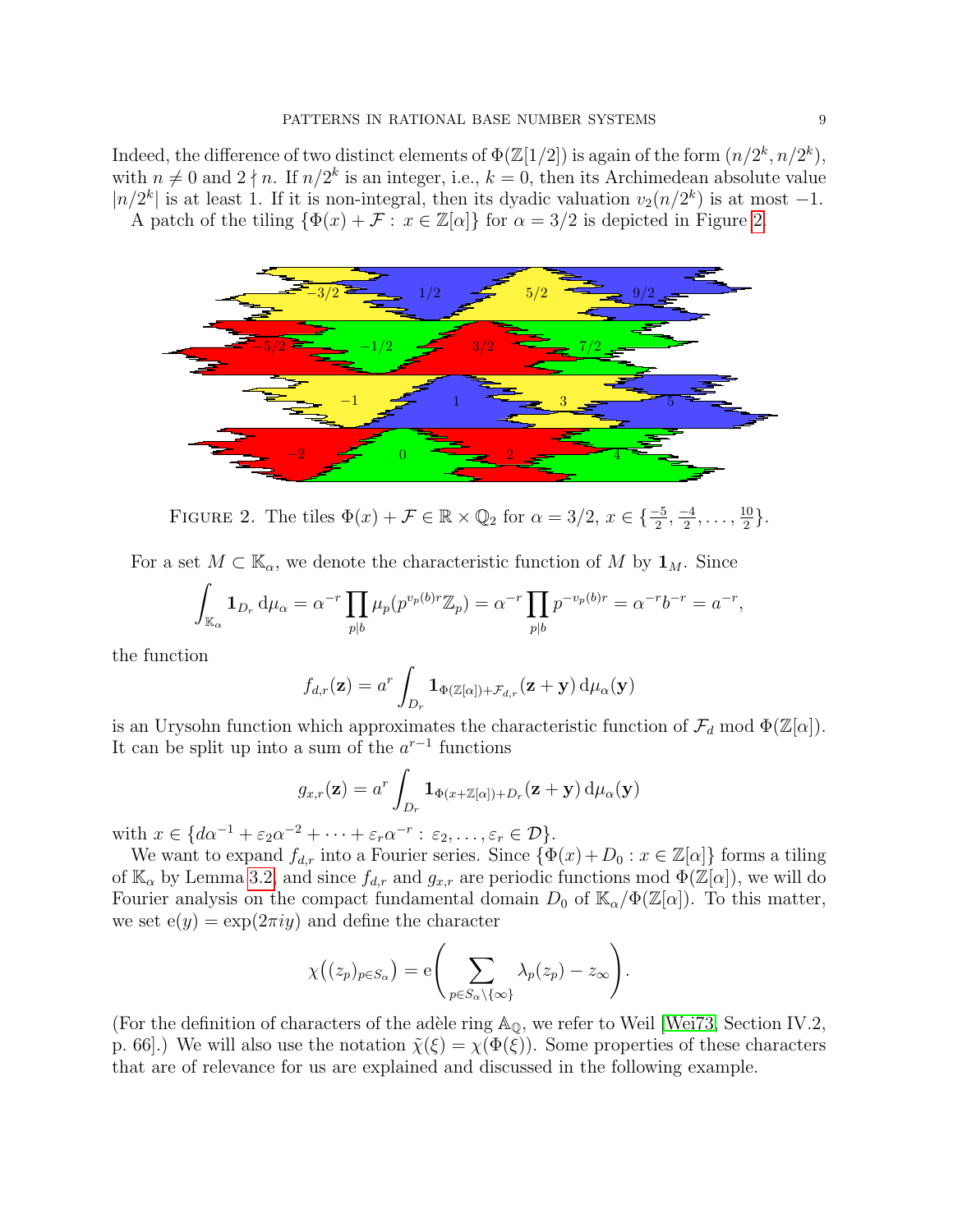*Example* 3.3. Let  $\alpha = 3/2$  and thus  $S_{3/2} = \{2, \infty\}$ . Then the character takes the form  $\chi(z, z_2) = e(\lambda_2(z_2) - z),$ 

where  $\lambda_2$  is the dyadic fractional part. If the argument of  $\chi$  is of the form  $\Phi(\mathbb{Q})$ , then  $\lambda_2(z)$ compensates the dyadic part in the denominator of z. For instance, note that the dyadic representation of  $1/3$  is given by

$$
\frac{1}{3} = 1 + \sum_{k \ge 0} 2^{2k+1}.
$$

This yields e.g. that

$$
\lambda_2 \left( \frac{1}{6} \right) - \frac{1}{6} = \lambda_2 \left( \frac{1}{2} \left( 1 + \sum_{k \ge 0} 2^{2k+1} \right) \right) - \frac{1}{6} = \frac{1}{2} - \frac{1}{6} = \frac{1}{3},
$$

and thus  $\tilde{\chi}(1/6) = e(1/3)$ . On the other hand, we easily see that  $\tilde{\chi}(1/2) = e(\lambda_2(1/2) 1/2$  = 1. As we shall see in Lemma [3.4,](#page-9-0) we obtain that, for a rational argument x,  $\chi(x) = 1$  if and only if  $x \in \mathbb{Z}[1/2]$ . This insight will help us to define the Pontryagin dual of  $D_0$ , which is the right set of characters in order to do Fourier analysis on this set.

Moreover, concerning integrals, the dyadic part  $e(\lambda_2(\cdot))$  of  $\chi$  has the following "filtering" property" that will be used in a more general context later: (This is easily deduced from the definition of  $\lambda_2$ .)

$$
\int_{\mathbb{Z}_2} e(-\lambda_2(\xi z)) d\mu_2(z) = \begin{cases} \int_{\mathbb{Z}_2} d\mu_2(z) = 1, & \text{if } \xi \in \mathbb{Z}_2, \\ \sum_{k=0}^{p^{\ell}-1} e(k/p^{\ell}) = 0, & \text{if } v_2(\xi) = -\ell < 0. \end{cases}
$$

Coming back to our general setting, we have the following property.

<span id="page-9-0"></span>**Lemma 3.4.** Let  $\xi \in \mathbb{Q}$ . Then  $\tilde{\chi}(\xi) = 1$  if and only if  $\xi \in \mathbb{Z}[\alpha]$ .

*Proof.* The definition of the character  $\chi$  implies that  $\tilde{\chi}(\xi) = 1$  if and only if

<span id="page-9-1"></span>(5) 
$$
\sum_{p|b} \lambda_p(\xi) - \xi \in \mathbb{Z}.
$$

Assume now that  $\xi \notin \mathbb{Z}[\alpha]$ . Then there exists a prime  $q \nmid b$  such that  $\xi \notin \mathbb{Z}_q$  (to be precise, the canonical embedding of  $\xi$  in  $\mathbb{Q}_q$  is not an element of  $\mathbb{Z}_q$ . Since  $\lambda_p(\xi) \in \mathbb{Z}_q$  for all  $p \mid b$ , we see that  $\sum_{p|b} \lambda_p(\xi) - \xi \notin \mathbb{Z}_q$ . Hence, [\(5\)](#page-9-1) cannot hold true. It remains to show that  $\xi \in \mathbb{Z}[\alpha]$  implies [\(5\)](#page-9-1). Let q be prime. If  $q \nmid b$  then  $\lambda_p(\xi) \in \mathbb{Z}_q$  for all  $p \mid b$  and  $\xi \in \mathbb{Z}_q$ . Thus,  $\sum_{p|b} \overline{\lambda}_p(\xi) - \xi \in \mathbb{Z}_q$ . If  $q \mid b$ , then  $\lambda_p(\xi) \in \mathbb{Z}_q$  for  $p \neq q$  and  $\lambda_q(\xi) - \xi \in \mathbb{Z}_q$ . Hence,  $\sum_{p|b} \lambda_p(\xi) - \xi \in \mathbb{Z}_q$  in this case too. Thus  $\sum_{p|b} \lambda_p(\xi) - \xi \in \bigcap_q \mathbb{Z}_q = \mathbb{Z}$ , which proves the  $\frac{d}{dx}$  lemma.

We are now in a position to provide the Pontryagin dual of  $D_0$ .

<span id="page-9-2"></span>**Lemma 3.5.** The Pontryagin dual of  $D_0$  is given by

$$
\widehat{D_0} = \{ \chi(\xi \cdot) \; : \; \xi \in \mathbb{Z}[\alpha] \}.
$$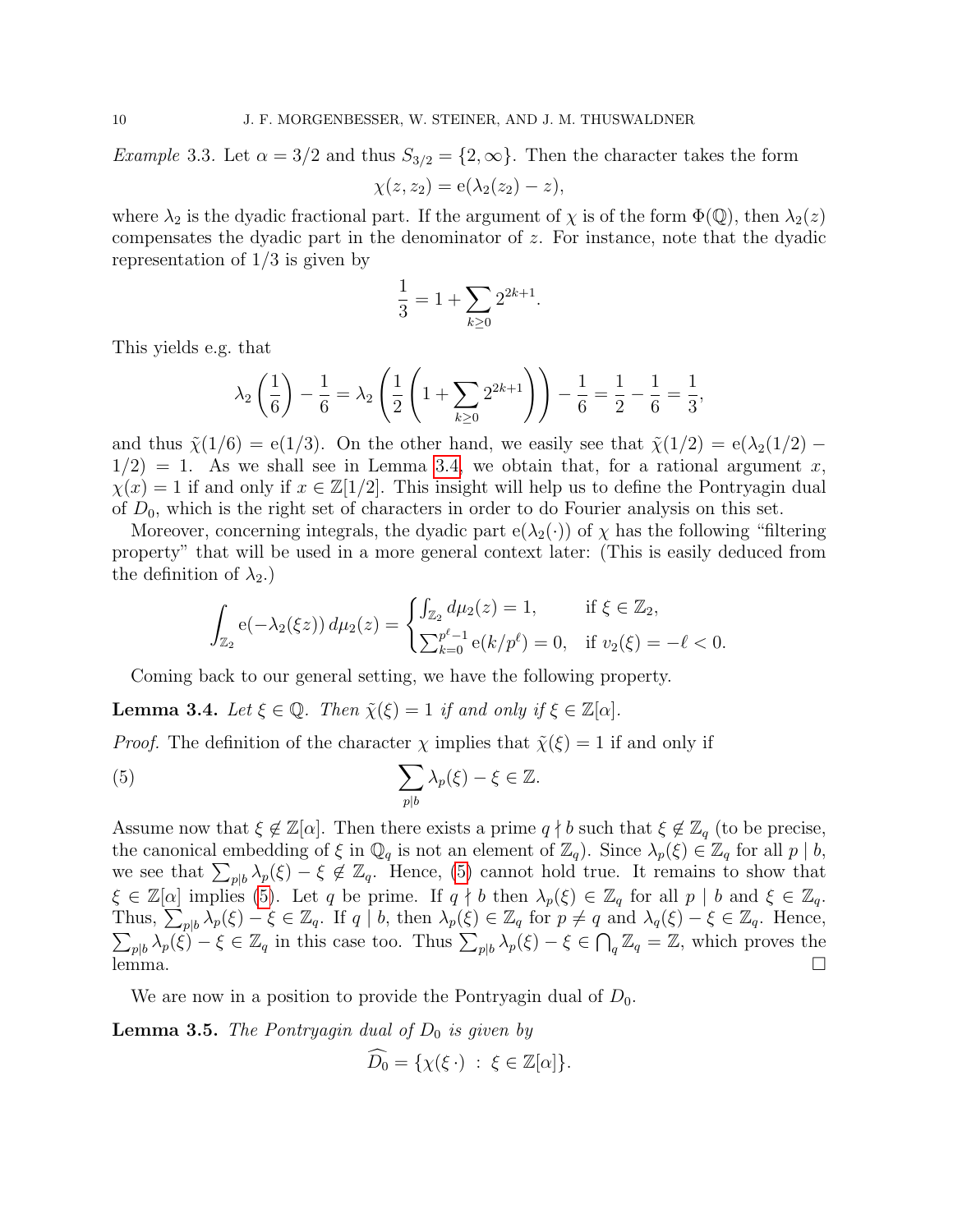*Proof.* Using [\[HR63,](#page-22-11) Theorem 23.25], we see that the Pontryagin dual  $\widehat{D}_0$  of  $D_0$  is isomorphic to the annihilator of  $\Phi(\mathbb{Z}[\alpha])$  in the Pontryagin dual  $\mathbb{K}_{\alpha}$ . This annihilator in turn is isomorphic to  $Y = {\mathbf{z} \in \mathbb{K}_{\alpha} : \chi(x \cdot \mathbf{z}) = 1 \text{ for all } x \in \mathbb{Z}[\alpha]}$ . Thus, in view of Lemma [3.4](#page-9-0) it remains to show that  $Y \subset \Phi(\mathbb{Q})$ . Since  $\mathbb{K}_{\alpha}/\Phi(\mathbb{Z}[\alpha])$  is compact, Y is discrete. Because Y contains  $\Phi(\mathbb{Z}[\alpha])$  by Lemma [3.4,](#page-9-0) the factor group  $Y/\Phi(\mathbb{Z}[\alpha])$  is a discrete subgroup of the compact group  $\mathbb{K}_{\alpha}/\Phi(\mathbb{Z}[\alpha])$ . This implies that  $Y/\Phi(\mathbb{Z}[\alpha])$  is finite, thus  $Y \subset \Phi(\mathbb{Q})$ .  $\Box$ 

<span id="page-10-0"></span>By Lemma [3.5,](#page-9-2) the Fourier expansions of the functions  $g_{x,r}$  and  $f_{d,r}$  are of the form

(6) 
$$
g_{x,r}(\mathbf{z}) \sim \sum_{\xi \in \mathbb{Z}[\alpha]} c_{x,r,\xi} \chi(\xi \cdot \mathbf{z}) \text{ and } f_{d,r}(\mathbf{z}) \sim \sum_{\xi \in \mathbb{Z}[\alpha]} c'_{d,r,\xi} \chi(\xi \cdot \mathbf{z}).
$$

We will show that these Fourier expansions converge pointwise to the respective function. To this matter we need the following estimates of the Fourier coefficients of  $g_{x,r}$ .

<span id="page-10-1"></span>**Lemma 3.6.** For  $r \ge 0$  and  $x \in \{d\alpha^{-1} + \varepsilon_2\alpha^{-2} + \cdots + \varepsilon_r\alpha^{-r} : d, \varepsilon_2, \ldots, \varepsilon_r \in \mathcal{D}\}\$  we have

$$
c_{x,r,\xi} = \begin{cases} a^{-r} & \text{if } \xi = 0, \\ \alpha^r b^{-r} \tilde{\chi}(-x\xi) \frac{|1 - e(\alpha^{-r}\xi)|^2}{4\xi^2 \pi^2} & \text{if } \xi \in \frac{\mathbb{Z}}{b^r} \setminus \{0\}, \\ 0 & \text{otherwise.} \end{cases}
$$

*Proof.* As  $\Phi(x) + D_0$  is a fundamental domain of  $\mathbb{K}_{\alpha}/\Phi(\mathbb{Z}[\alpha])$ , Lemma [3.5](#page-9-2) implies that the Fourier coefficient  $c_{x,r,\xi}$  of  $g_{x,r}(\mathbf{z})$  is given by

$$
c_{x,r,\xi} = a^r \int_{\Phi(x)+D_0} g_{x,r}(\mathbf{z}) \chi(-\xi \cdot \mathbf{z}) d\mu_\alpha(\mathbf{z})
$$
  
=  $a^r \int_{\Phi(x)+D_0} \mu_\alpha \Big( \Big( \Phi(x + \mathbb{Z}[\alpha]) + D_r \Big) \cap (\mathbf{z} + D_r) \Big) \chi(-\xi \cdot \mathbf{z}) d\mu_\alpha(\mathbf{z})$   
=  $a^r \chi(-\xi \cdot \Phi(x)) \int_{D_0} \mu_\alpha \Big( \Big( \Phi(\mathbb{Z}[\alpha]) + D_r \Big) \cap (\mathbf{z} + D_r) \Big) \chi(-\xi \cdot \mathbf{z}) d\mu_\alpha(\mathbf{z}).$ 

Since  $D_r \subseteq D_0$  and  $D_0 + D_r \subseteq D_0 \cup (\Phi(1) + D_0)$ , we have

$$
\mu_{\alpha}\Big(\big(\Phi(\mathbb{Z}[\alpha]) + D_r\big) \cap (\mathbf{z} + D_r\big)\Big) = \mu_{\alpha}\Big(D_r \cap (\mathbf{z} + D_r)\Big) + \mu_{\alpha}\Big(\big(\Phi(1) + D_r\big) \cap (\mathbf{z} + D_r)\Big)
$$
  
for  $\mathbf{z} \in D_0$ . Using the identities  $\chi(-\xi \cdot (\mathbf{z} - \Phi(1))) = \chi(-\xi \cdot \mathbf{z})$  and  $D_0 \cup (-\Phi(1) + D_0) =$ 

for  $\mathbf{z} \in D_0$ . Using the identities  $\chi(-\xi \cdot (\mathbf{z} - \Phi(1))) = \chi(-\xi \cdot \mathbf{z})$  and  $D_0 \cup (-\Phi(1) + D_0) =$  $[-1, 1] \times \prod_{p|b} \mathbb{Z}_p$ , we obtain that

$$
c_{x,r,\xi} = a^r \tilde{\chi}(-x\xi) \int_{[-1,1] \times \prod_{p|b} \mathbb{Z}_p} \mu_{\alpha} \big(D_r \cap (\mathbf{z} + D_r)\big) \chi(-\xi \cdot \mathbf{z}) d\mu_{\alpha}(\mathbf{z}).
$$

Setting

$$
I_{\infty} = \int_{-1}^{1} \mu_{\infty}([0, \alpha^{-r}] \cap [z_{\infty}, z_{\infty} + \alpha^{-r}]) e(\xi z_{\infty}) dz_{\infty} \text{ and}
$$
  
\n
$$
I_{p} = \int_{\mathbb{Z}_{p}} \mu_{p}(p^{r v_{p}(b)} \mathbb{Z}_{p} \cap (z_{p} + p^{r v_{p}(b)} \mathbb{Z}_{p})) e(-\lambda_{p}(\xi z_{p})) d\mu_{p}(z_{p}) \qquad (p \in S_{\alpha} \setminus \{\infty\}),
$$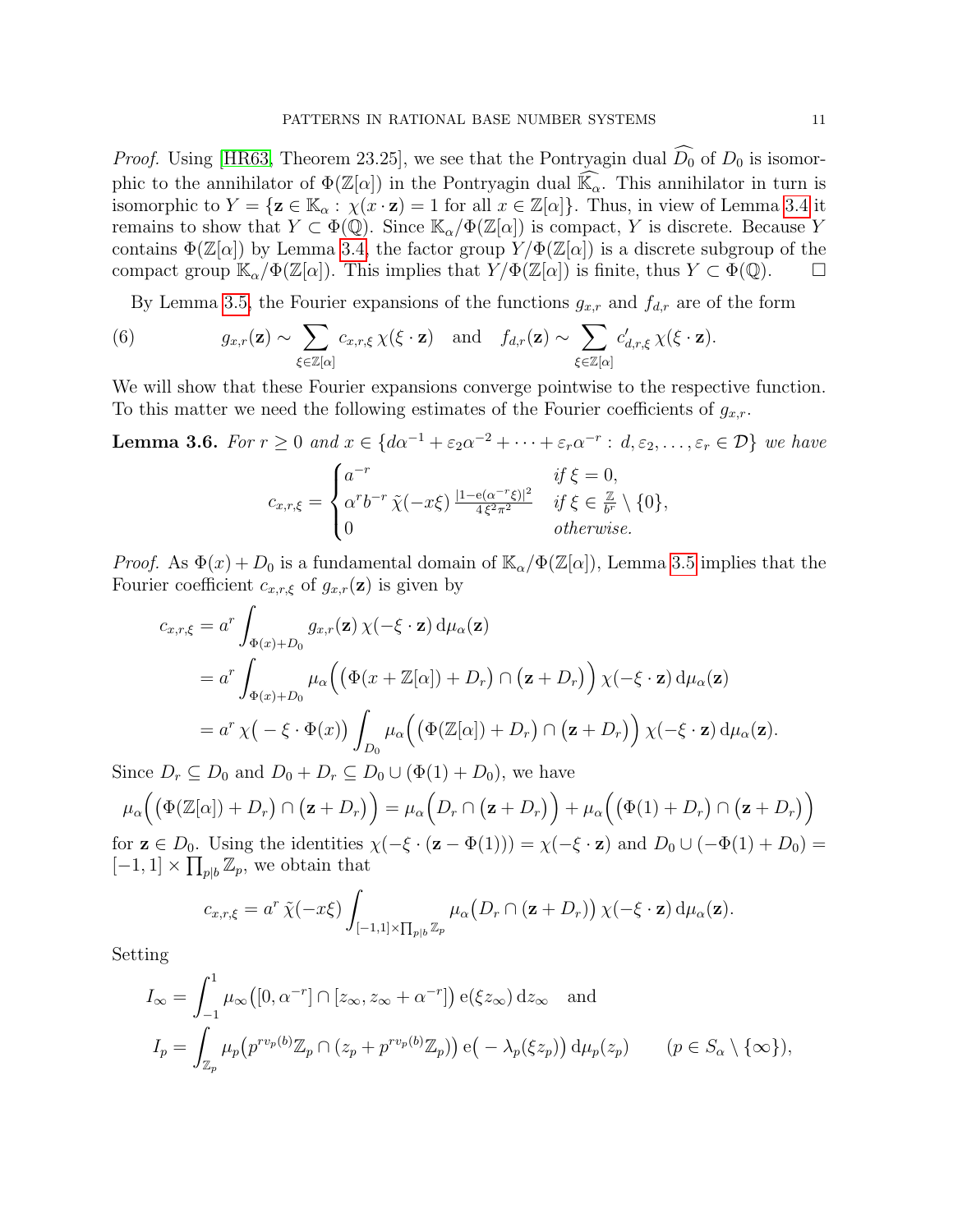Fubini's theorem implies that  $c_{x,r,\xi} = a^r \tilde{\chi}(-x\xi) \prod_{p \in S_\alpha} I_p$ . We have

$$
I_{\infty} = \int_{-\alpha^{-r}}^{\alpha^{-r}} (\alpha^{-r} - |z_{\infty}|) e(\xi z_{\infty}) dz_{\infty} = \begin{cases} \alpha^{-2r} & \text{if } \xi = 0, \\ \frac{(1 - e(\alpha^{-r}\xi))(1 - e(-\alpha^{-r}\xi))}{4\xi^2 \pi^2} & \text{otherwise.} \end{cases}
$$

It remains to calculate the integrals  $I_p$  for  $p \mid b$ . Note that

$$
I_p = \mu_p(p^{rv_p(b)}\mathbb{Z}_p) \int_{p^{rv_p(b)}\mathbb{Z}_p} e(-\lambda_p(\xi z_p)) d\mu_p(z_p).
$$

If  $v_p(\xi) \geq -rv_p(b)$ , then we get

$$
\int_{p^{r v_p(b)}\mathbb{Z}_p} \mathbf{e}\big(-\lambda_p(\xi z_p)\big) d\mu_p(z_p) = \int_{p^{r v_p(b)}\mathbb{Z}_p} d\mu_p = p^{-r v_p(b)}.
$$

If  $v_p(\xi) < -rv_p(b)$ , then  $\ell = -v_p(\xi) - rv_p(b)$  is a positive integer and we obtain

$$
\int_{p^{r v_p(b)}\mathbb{Z}_p} e(-\lambda_p(\xi z_p)) d\mu_p(z_p) = p^{v_p(\xi)} \int_{p^{-\ell} \mathbb{Z}_p} e(-\lambda_p(z_p)) d\mu_p(z_p)
$$

$$
= p^{v_p(\xi)} \sum_{k=0}^{p^{\ell}-1} e\left(-\frac{k}{p^{\ell}}\right) = 0.
$$

Thus we have for  $p \mid b$  that

$$
I_p = \begin{cases} p^{-2rv_p(b)} & \text{if } v_p(\xi) \ge -rv_p(b), \\ 0 & \text{otherwise.} \end{cases}
$$

Putting everything together proves the desired result.

We now state the convergence result for the Fourier series in [\(6\)](#page-10-0).

**Lemma 3.7.** For each  $z \in \mathbb{K}_{\alpha}$  we have

$$
g_{x,r}(\mathbf{z}) = \sum_{\xi \in \mathbb{Z}[\alpha]} c_{x,r,\xi} \chi(\xi \cdot \mathbf{z}) \quad and \quad f_{d,r}(\mathbf{z}) = \sum_{\xi \in \mathbb{Z}[\alpha]} c'_{d,r,\xi} \chi(\xi \cdot \mathbf{z}),
$$

*i.e.*, the Fourier series of  $g_{x,r}$  and  $f_{d,r}$  converge pointwise.

*Proof.* We just show the assertion for  $g_{x,r}$ , the one for  $f_{d,r}$  then follows immediately as

<span id="page-11-0"></span>
$$
f_{d,r}(\mathbf{z}) = \sum_{x \in \{d\alpha^{-1} + \varepsilon_2\alpha^{-2} + \dots + \varepsilon_r\alpha^{-r} : \varepsilon_2, \dots, \varepsilon_r \in \mathcal{D}\}} g_{x,r}(\mathbf{z}).
$$

Since  $g_{x,r}$  is periodic, we can regard it as a function on  $D_0$ . In particular,  $g_{x,r} \in L^2(D_0)$ . Thus Plancherel's theorem (see e.g. [\[HR70,](#page-22-12) Theorem 31.18]) implies that  $g_{x,r}$  is equal to its Fourier series  $\mu_{\alpha}$ -almost everywhere. Since  $g_{x,r}$  is continuous, the lemma is established if we show that its Fourier series converges to a continuous function. Lemma [3.6](#page-10-1) implies that

(7) 
$$
\sum_{\xi \in \mathbb{Z}[\alpha]} c_{x,r,\xi} \chi(\xi \cdot \mathbf{z}) = \sum_{\xi \in b^{-r} \mathbb{Z}} c_{x,r,\xi} \chi(\xi \cdot \mathbf{z}).
$$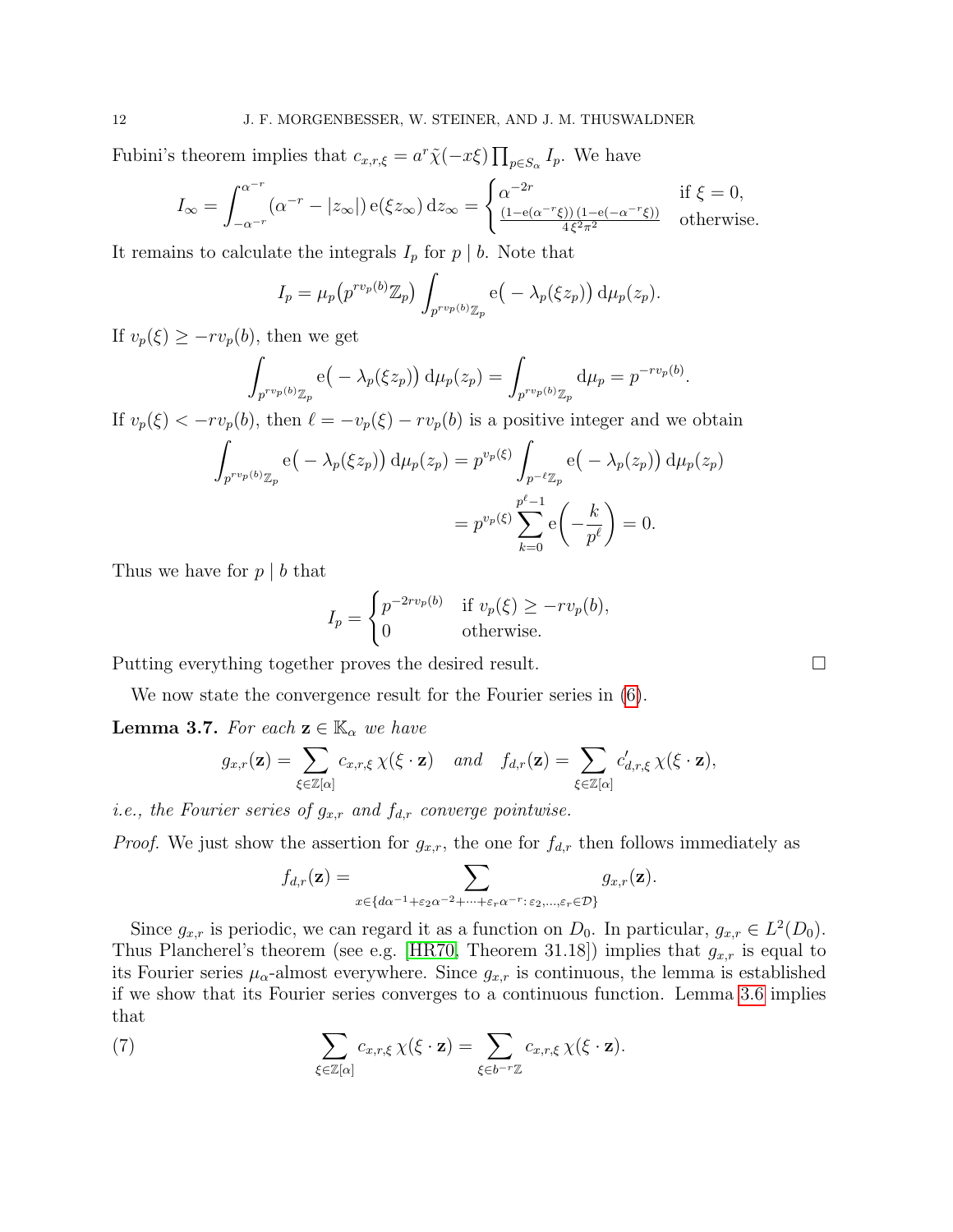Moreover, by the same lemma, for each  $\varepsilon > 0$  there exists  $N \in \mathbb{N}$  such that

(8) 
$$
\sum_{\substack{\xi \in b^{-r}\mathbb{Z} \\ |\xi| > N}} |c_{x,r,\xi}| < \varepsilon.
$$

Since the partial sums  $\sum_{\xi \in b^{-r}\mathbb{Z}, |\xi| \leq N} c_{x,r,\xi} \chi(\xi \cdot \mathbf{z})$  are obviously continuous functions, the convergence of the series in [\(7\)](#page-11-0) to a continuous function follows because [\(8\)](#page-12-1) implies that it converges uniformly in z.

Later we will need the following estimate for the Fourier coefficients of  $f_{d,r}$ .

<span id="page-12-4"></span>**Lemma 3.8.** For  $r \geq 0$  and  $d \in \mathcal{D}$  we have

<span id="page-12-1"></span>
$$
c'_{d,r,\xi} = \begin{cases} a^{-1} & \text{if } \xi = 0, \\ \mathcal{O}(\min(1, \alpha^{2r}\xi^{-2})) & \text{if } \xi \in \frac{\mathbb{Z}\setminus a\mathbb{Z}}{b^r}, \\ 0 & \text{otherwise.} \end{cases}
$$

*Proof.* As  $c'_{d,r,\xi} = \sum_{\varepsilon_2,\dots,\varepsilon_r \in \mathcal{D}} c_{d\alpha^{-1}+\varepsilon_2\alpha^{-2}+\dots+\varepsilon_r\alpha^{-r},r,\xi}$ , Lemma [3.6](#page-10-1) yields the stated formulas for  $\xi = 0$  and  $\xi \notin \frac{\mathbb{Z}}{b^r}$  $\frac{\mathbb{Z}}{b^r}$ . Since  $|1 - e(x)| \le \min(2, 2\pi |x|)$  for all  $x \in \mathbb{R}$ , the stated formula also holds in the case  $\xi \in \frac{\mathbb{Z}\setminus a\mathbb{Z}}{b^r}$  $\frac{\partial \alpha}{\partial b'}$ . It remains to show that  $c'_{d,r,\xi} = 0$  for  $\xi \in \frac{a\mathbb{Z}}{b'}$  $\frac{a\mathbb{Z}}{b^r} \setminus \{0\}$ . By Lemma [3.6](#page-10-1) we have

<span id="page-12-2"></span>
$$
(9) \qquad c'_{d,r,\xi} = \alpha^r b^{-r} \, \frac{|1 - e(\alpha^{-r}\xi)|^2}{4\,\xi^2\pi^2} \, \tilde{\chi}\bigg(-\frac{d\xi}{\alpha}\bigg) \sum_{\varepsilon_2,\dots,\varepsilon_r \in \mathcal{D}} \tilde{\chi}\bigg(-\bigg(\frac{\varepsilon_2}{\alpha^2} + \dots + \frac{\varepsilon_r}{\alpha^r}\bigg)\,\xi\bigg).
$$

Let  $j \geq 1$  be maximal such that  $a^j \mid b^r \xi$ . If  $j \geq r$ , then  $c'_{d,r,\xi} = 0$  because  $e(\alpha^{-r}\xi) = 1$ . Thus we may assume that  $j < r$ . Since  $-a\xi/\alpha^{j+1} \in \mathbb{Z}[\alpha]$  and  $-\xi/\alpha^{j+1} \notin \mathbb{Z}[\alpha]$ , Lemma [3.4](#page-9-0) implies that  $\tilde{\chi}(-a\xi/\alpha^{j+1}) = 1$  and  $\tilde{\chi}(-\xi/\alpha^{j+1}) \neq 1$ . This means that  $\tilde{\chi}(-\xi/\alpha^{j+1})$  is a non-trivial a-th root of unity, thus

$$
\sum_{\varepsilon_{j+1}\in\mathcal{D}} \tilde{\chi}(-\varepsilon_{j+1}\xi/\alpha^{j+1}) = \sum_{\ell=0}^{a-1} \tilde{\chi}(-\xi/\alpha^{j+1})^{\ell} = 0.
$$

Factoring the sum in [\(9\)](#page-12-2) accordingly, we obtain that  $c'_{d,r,\xi} = 0$  in case  $j < r$  as well.  $\square$ 

## 4. Proof of the main results

<span id="page-12-0"></span>Using the Fourier expansions of  $g_{x,r}$  and  $f_{d,r}$  we will now reformulate our main theorem as an estimation problem for character sums. We start with an easy result on the length of the representation in base  $\alpha$ .

<span id="page-12-3"></span>**Lemma 4.1.** Let  $n > 0$  be an integer whose representation in base  $\alpha$  is of the form

$$
n = \frac{1}{b} \sum_{k=0}^{\ell(n)-1} \varepsilon_k(n) \alpha^k, \quad \varepsilon_k(n) \in \mathcal{D},
$$

with  $\varepsilon_{\ell(n)-1}(n) \neq 0$ . Then we have

$$
\ell(n) = \log_{\alpha}(n) + \mathcal{O}(1).
$$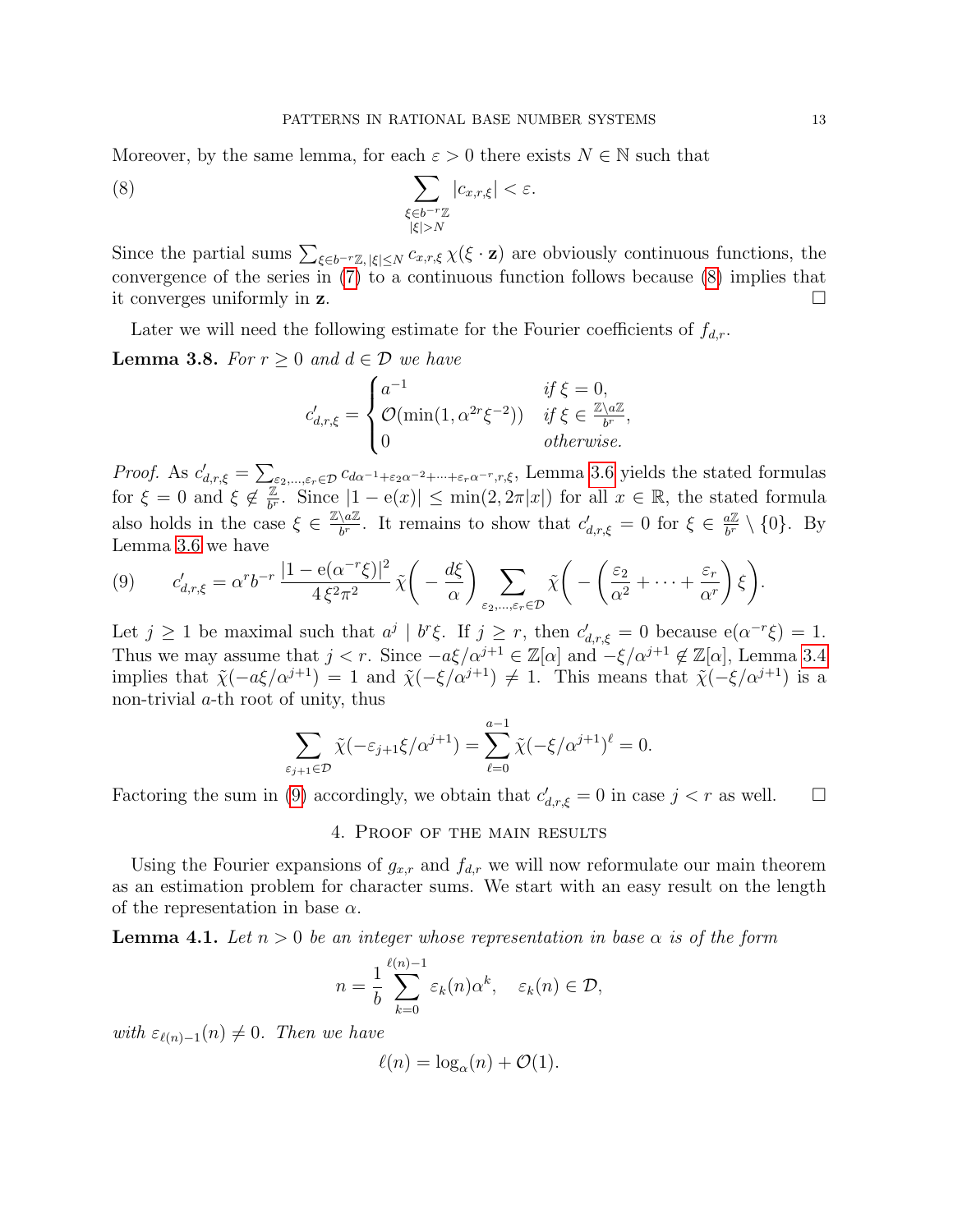Proof. We have

$$
\frac{1}{b}\alpha^{\ell(n)-1} \le n \le \frac{1}{b}\sum_{k=0}^{\ell(n)-1} (a-1)\alpha^k = \frac{a-1}{a-b}(\alpha^{\ell(n)}-1).
$$

Taking the logarithm (with respect to base  $\alpha$ ) implies the desired result.

Set  $\varepsilon_k(n) = 0$  for  $k \ge \ell(n)$ , and

$$
S'_{k,w}(N) = \#\{1 \leq n \leq N : (\varepsilon_{k+|w|-1}(n), \ldots, \varepsilon_k(n)) = w\}.
$$

By Lemma [4.1](#page-12-3) we have  $\#\{n \in \mathbb{N} : \ell(n) < k + |w|\} \ll \alpha^k$ . Hence, we get

$$
S_{k,w}(N) = S'_{k,w}(N) + \mathcal{O}(\alpha^k).
$$

We trivially have  $S_{k,w}(N) \leq N$  for all  $k \geq 0$ . Set  $L = \ell(N) \approx \log_{\alpha} N$ , and let  $M \leq L/2$  be a positive integer that we choose at the end of the proof. Then we have

<span id="page-13-0"></span>(10) 
$$
S_w(N) = \sum_{0 \le k < L} S_{k,w}(N) = \sum_{M \le k \le L-M} S_{k,w}(N) + \mathcal{O}(NM)
$$

$$
= \sum_{M \le k \le L-M} S'_{k,w}(N) + \mathcal{O}(NM).
$$

Since

$$
\frac{bn}{\alpha^{k+1}} = \sum_{k < j < \ell(n)} \varepsilon_j(n) \alpha^{j-k-1} + \varepsilon_k(n) \alpha^{-1} + \sum_{0 \le j < k} \varepsilon_j(n) \alpha^{j-k-1},
$$

we have

$$
\Phi\left(\frac{bn}{\alpha^{k+1}}\right) \in \{\Phi(x) + \mathcal{F}_{\varepsilon_k(n)} : x \in \mathbb{Z}[\alpha]\},\
$$

which is the appropriate analog of [\(2\)](#page-2-0) in our setting. By Lemma [3.2,](#page-5-1)  $\{\Phi(x) + \mathcal{F}_d : x \in$  $\mathbb{Z}[\alpha], d \in \mathcal{D}\}\)$  forms a tiling of  $\mathbb{K}_{\alpha}$ . Therefore, a point  $\mathbf{z} \in \mathbb{K}_{\alpha}$  can be in  $\mathcal{F}_d$  mod  $\Phi(\mathbb{Z}[\alpha])$  and  $\mathcal{F}_{d'}$  mod  $\Phi(\mathbb{Z}[\alpha])$  for distinct  $d, d' \in \mathcal{D}$  only if it is on the boundary of  $\mathcal{F}_d$  mod  $\Phi(\mathbb{Z}[\alpha])$ . If  $\Phi(bn/\alpha^{k+1})$  lies in the interior of  $\mathcal{F}_d$  mod  $\Phi(\mathbb{Z}[\alpha])$ , then we can infer that  $\varepsilon_k(n) = d$ . Thus, using the approximations  $\mathcal{F}_{d,r}$  instead of  $\mathcal{F}_d$ , we obtain

$$
S'_{k,w}(N) = \sum_{1 \le n \le N} \prod_{0 \le j < |w|} \mathbf{1}_{\Phi(\mathbb{Z}[\alpha]) + \mathcal{F}_{w_j,r}} \left( \Phi\left(\frac{bn}{\alpha^{k+j+1}}\right) \right)
$$
  
+  $\mathcal{O}\left(\#\left\{1 \le n \le N : \Phi\left(\frac{bn}{\alpha^{k+j+1}}\right) \in (\mathcal{F}_{w_j} \triangle \mathcal{F}_{w_j,r}) \cup \partial \mathcal{F}_{w_j} \text{ mod } \Phi(\mathbb{Z}[\alpha]) \text{ for some } j \right\}\right),$ 

where  $A\triangle B$  denotes the symmetric difference of the sets A and B. Note that

 $\mathbf{1}_{\Phi(\mathbb{Z}[\alpha])+\mathcal{F}_{d,r}}(\mathbf{z}) = f_{d,r}(\mathbf{z}) \quad \text{if } (\mathbf{z}+D_r) \cap (\Phi(\mathbb{Z}[\alpha]) + \partial \mathcal{F}_{d,r}) = \emptyset,$ 

and  $(\mathbf{z} + D_r) \cap (\Phi(\mathbb{Z}[\alpha]) + \partial \mathcal{F}_{d,r}) \neq \emptyset$  implies that  $\mathbf{z} \in \Phi(x) + D_r$  for some  $x \in \alpha^{-r}\mathbb{Z}[\alpha]$ with  $(\Phi(x) + D_r) \cap (\Phi(\mathbb{Z}[\alpha]) + \partial \mathcal{F}_{d,r}) \neq \emptyset$ . Therefore, we set

$$
B_{d,r} = \{x \in \alpha^{-r}\mathbb{Z}[\alpha]: (\Phi(x) + D_r) \cap ((\mathcal{F}_d \triangle \mathcal{F}_{d,r}) \cup \partial \mathcal{F}_d \cup \partial \mathcal{F}_{d,r}) \neq \emptyset\},\
$$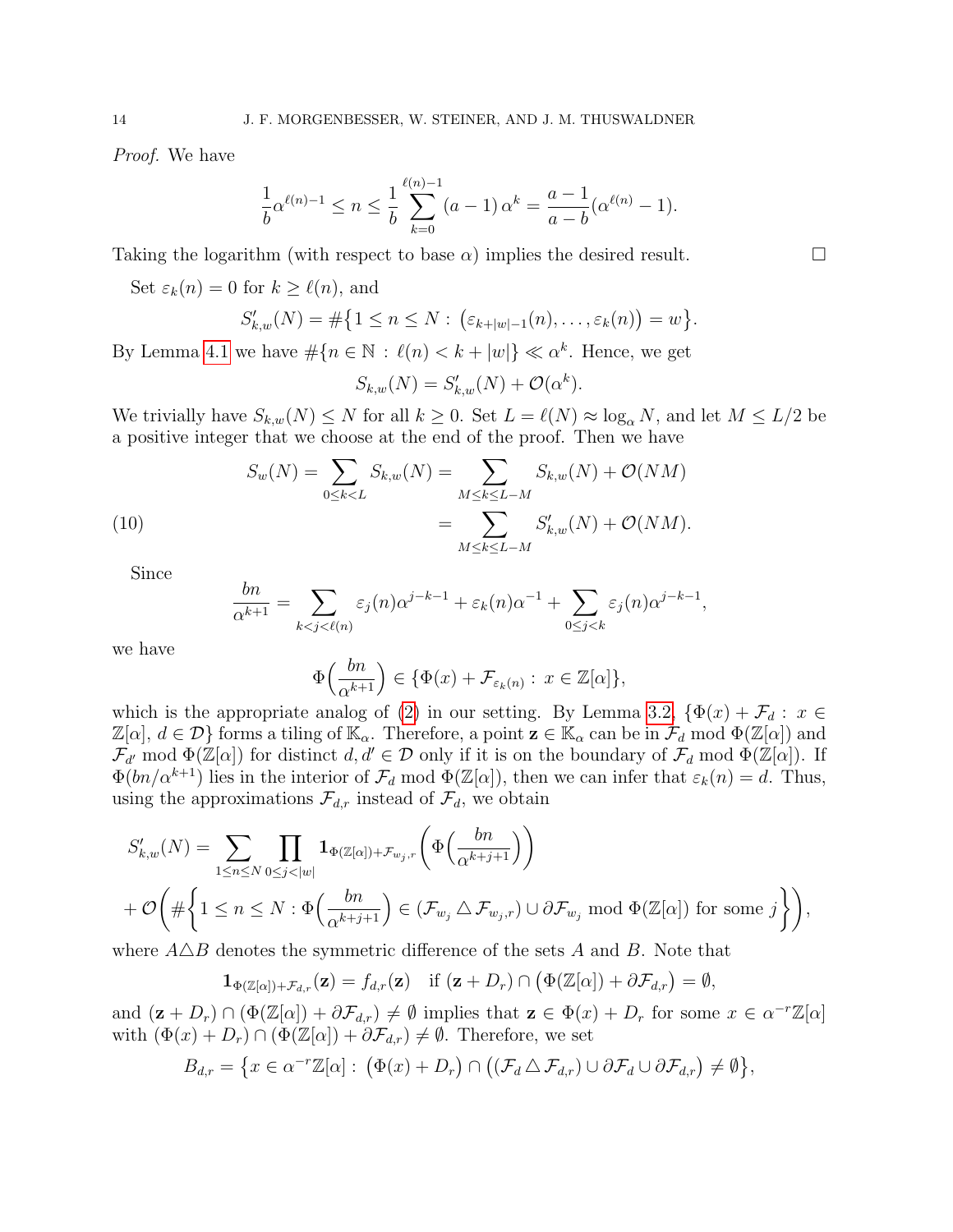i.e.,  $\Phi(B_{d,r}) + D_r$  forms a tube containing the boundaries of  $\mathcal{F}_d$  and  $\mathcal{F}_{d,r}$ . Define

$$
F_{k,r} = \#\bigg\{1 \leq n \leq N : \Phi\Big(\frac{bn}{\alpha^{k+1}}\Big) \in \bigcup_{d \in \mathcal{D}} \bigcup_{x \in B_{d,r}} \big(\Phi(x) + D_r\big) \bmod \Phi(\mathbb{Z}[\alpha])\bigg\}.
$$

Then we have

<span id="page-14-2"></span>(11) 
$$
S'_{k,w}(N) = \sum_{1 \le n \le N} \prod_{0 \le j < |w|} f_{w_j,r}\left(\Phi\left(\frac{bn}{\alpha^{k+j+1}}\right)\right) + \mathcal{O}\left(\sum_{0 \le j < |w|} F_{k+j,r}\right).
$$

Since  $B_{d,r}$  contributes to our error term, we will need the following estimate on the number of its elements.

<span id="page-14-1"></span>**Lemma 4.2.** There exists a positive constant  $\rho < a$  such that

#Bd,r = O(% r ) (d ∈ D, r ≥ 1).

*Proof.* First set  $\mathcal{F}'_r = \bigcup_{d \in \mathcal{D}} \mathcal{F}_{d,r}$  and

$$
B'_{r} = \{ x \in \alpha^{-r}\mathbb{Z}[\alpha] : \left( \Phi(x) + D_{r} \right) \cap \left( \left( \mathcal{F} \triangle \mathcal{F}'_{r} \right) \cup \partial \mathcal{F} \cup \partial \mathcal{F}'_{r} \right) \neq \emptyset \} \qquad (r \geq 0).
$$

Since  $\mathcal{F} = \alpha \mathcal{F}_d - d$ , we have  $B_{d,r} = \alpha B'_{r-1} - d$  for all  $d \in \mathcal{D}$ ,  $r \ge 1$ , and, hence,  $\#B_{d,r} = d$  $#B'_{r-1}$ . Therefore, it suffices to consider  $#B'_{r}$ .

By Lemma [3.2,](#page-5-1)  $\{\Phi(x) + \mathcal{F} : x \in \mathbb{Z}[\alpha]\}\$  forms a tiling of  $\mathbb{K}_{\alpha}$ , in particular  $\mathcal{F}$  has nonempty interior. As  $\mathcal{F}'_r$  approximates  $\mathcal F$  and the diameter of  $D_r$  decreases as  $r \to \infty$ , there exists some k and some  $x \in \alpha^{-k}\mathbb{Z}[\alpha]$  such that  $\Phi(x) + D_k$  lies in the interior of  $\mathcal{F} \cap \mathcal{F}'_k$ . This implies that

(12) 
$$
\left(\Phi(x+\mathbb{Z}[\alpha])+D_k\right)\cap\left((\mathcal{F}\triangle\mathcal{F}'_k)\cup\partial\mathcal{F}\cup\partial\mathcal{F}'_k\right)=\emptyset,
$$

hence  $B'_k \text{ mod } \mathbb{Z}[\alpha]$  contains at most  $a^k-1$  elements. Mod  $\Phi(\mathbb{Z}[\alpha])$ , we have  $\alpha^k \cdot (\mathcal{F} \triangle \mathcal{F}'_{2k}) \subseteq$  $\mathcal{F} \triangle \mathcal{F}'_k$ ,  $\alpha^k \cdot \partial \mathcal{F} \subseteq \partial \mathcal{F}$ , and  $\alpha^k \cdot \partial \mathcal{F}'_{2k} \subseteq \partial \mathcal{F}'_k$ , thus [\(12\)](#page-14-0) implies that

<span id="page-14-0"></span>
$$
(\Phi(x+\mathbb{Z}[\alpha]) + D_k) \cap \alpha^k \cdot ((\mathcal{F} \triangle \mathcal{F}'_{2k}) \cup \partial \mathcal{F} \cup \partial \mathcal{F}'_{2k}) = \emptyset.
$$

Therefore we have, for each  $y \in \alpha^{-k}\mathbb{Z}[\alpha]$ ,

$$
(\Phi(y+\alpha^{-k}x+\mathbb{Z}[\alpha])+D_{2k})\cap ((\mathcal{F}\triangle\mathcal{F}_{2k}')\cup\partial\mathcal{F}\cup\partial\mathcal{F}_{2k}')=\emptyset,
$$

hence  $B'_{2k}$  mod  $\mathbb{Z}[\alpha]$  contains at most  $(a^k - 1)^2$  elements. Inductively, we obtain that  $B'_{nk} \mod \mathbb{Z}[\alpha]$  contains at most  $(a^k - 1)^n$  elements, thus  $\#(B'_r \mod \mathbb{Z}[\alpha]) = \mathcal{O}(\varrho^r)$  with  $\rho = (a^k - 1)^{1/k}$ . As F is compact, this yields that  $\#B'_r = \mathcal{O}(\varrho^r)$  $\Box$ 

Note that the optimal value for  $\rho$  in Lemma [4.2](#page-14-1) is the spectral radius of the contact matrix; see [\[ST,](#page-22-7) Section 4].

We proceed with an estimate of the cardinalities  $F_{k,r}$  occurring in the error term in [\(11\)](#page-14-2).

<span id="page-14-3"></span>**Lemma 4.3.** For  $N \geq b^r$ , we have

$$
F_{k,r} \ll N\varrho^r a^{-r} + N(a\varrho)^r \alpha^{-k} + \alpha^k (b\varrho)^r,
$$

where  $\rho < a$  is the same constant as in Lemma [4.2.](#page-14-1)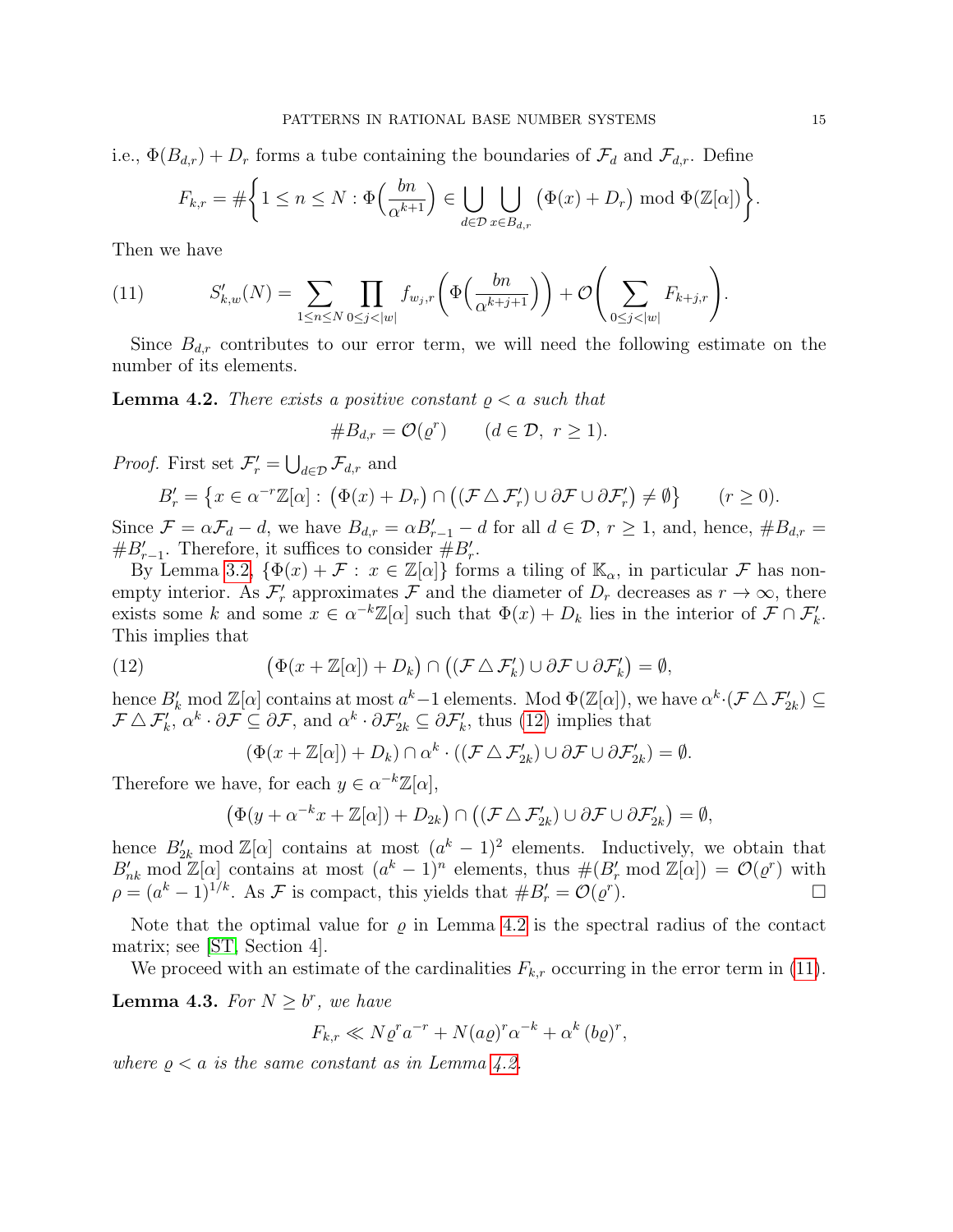Proof. Setting

$$
F_{x,k,r} = \left\{1 \leq n \leq N : \Phi\left(\frac{bn}{\alpha^{k+1}}\right) \in \Phi(x) + D_r \bmod \Phi(\mathbb{Z}[\alpha])\right\},\
$$

we can write

<span id="page-15-0"></span>(13) 
$$
F_{k,r} \leq \sum_{d \in \mathcal{D}} \sum_{x \in B_{d,r}} F_{x,k,r}.
$$

By Lemma [4.2,](#page-14-1) the number of summands in [\(13\)](#page-15-0) is  $\mathcal{O}(\varrho^r)$ . In what follows we show that

(14) 
$$
F_{x,k,r} \ll Na^{-r} + Na^r\alpha^{-k} + \alpha^k b^r,
$$

which then implies the desired result.

W.l.o.g., we can assume that  $b^{r-1}$  | N (if this does not hold, consider  $\lceil N/b^{r-1} \rceil b^{r-1} \leq 2N$ instead). Since  $\mathbf{z} \in \Phi(x) + D_r$  implies

<span id="page-15-2"></span>
$$
\mathbf{z} + D_r \subseteq (\Phi(x) + D_r) \cup (\Phi(x + \alpha^{-r}) + D_r),
$$

we have

$$
\mathbf{1}_{\Phi(x+\mathbb{Z}[\alpha])+D_r}(\mathbf{z}) \leq a^r \int_{D_r} (\mathbf{1}_{\Phi(x+\mathbb{Z}[\alpha])+D_r}(\mathbf{z}+\mathbf{y}) + \mathbf{1}_{\Phi(x+\alpha^{-r}+\mathbb{Z}[\alpha])+D_r}(\mathbf{z}+\mathbf{y})) d\mu_\alpha(\mathbf{y})
$$
  
=  $g_{x,r}(\mathbf{z}) + g_{x+\alpha^{-r},r}(\mathbf{z}).$ 

Thus we get

$$
F_{x,k,r} = \sum_{1 \le n \le N} \mathbf{1}_{\Phi(x+\mathbb{Z}[\alpha])+D_r} \left(\Phi\left(\frac{bn}{\alpha^{k+1}}\right)\right)
$$
  

$$
\le \sum_{1 \le n \le N} g_{x,r} \left(\Phi\left(\frac{bn}{\alpha^{k+1}}\right)\right) + g_{x+\alpha^{-r},r} \left(\Phi\left(\frac{bn}{\alpha^{k+1}}\right)\right).
$$

Setting  $c^*_{x,r,\xi} = c_{x,r,\xi} + c_{x+\alpha^{-r},r,\xi}$  we have  $g_{x,r}(\mathbf{z}) + g_{x+\alpha^{-r},r}(\mathbf{z}) = \sum_{\xi \in \mathbb{Z}[\alpha]} c^*_{x,r,\xi} \chi(\xi \cdot \mathbf{z})$ . Using  $|1 - e(x)| \le \min(2, 2\pi |x|)$ , Lemma [3.6](#page-10-1) yields

(15) 
$$
c_{x,r,\xi}^* = \begin{cases} \mathcal{O}\left(\min(a^{-r}, \alpha^r b^{-r} \xi^{-2})\right) & \text{if } \xi \in \frac{\mathbb{Z}}{b^r}, \\ 0 & \text{otherwise.} \end{cases}
$$

We can write

<span id="page-15-1"></span>
$$
F_{x,k,r} \leq \sum_{1 \leq n \leq N} \sum_{\xi \in \frac{\mathbb{Z}}{b^r}} c_{x,r,\xi}^* \chi \left( \xi \cdot \Phi \left( \frac{bn}{\alpha^{k+1}} \right) \right)
$$
  
= 
$$
\sum_{0 \leq n < N/b^{r-1}} \sum_{1 \leq m \leq b^{r-1}} \sum_{\xi \in \mathbb{Z}} c_{x,r,\xi/b^r}^* \tilde{\chi} \left( \frac{\xi \left( nb^{r-1} + m \right)}{b^{r-1} \alpha^{k+1}} \right)
$$
  
= 
$$
\sum_{1 \leq m \leq b^{r-1}} \sum_{\xi \in \mathbb{Z}} c_{x,r,\xi/b^r}^* \tilde{\chi} \left( \frac{\xi m}{b^{r-1} \alpha^{k+1}} \right) \sum_{0 \leq n < N/b^{r-1}} e \left( - \frac{\xi}{\alpha^{k+1}} n \right),
$$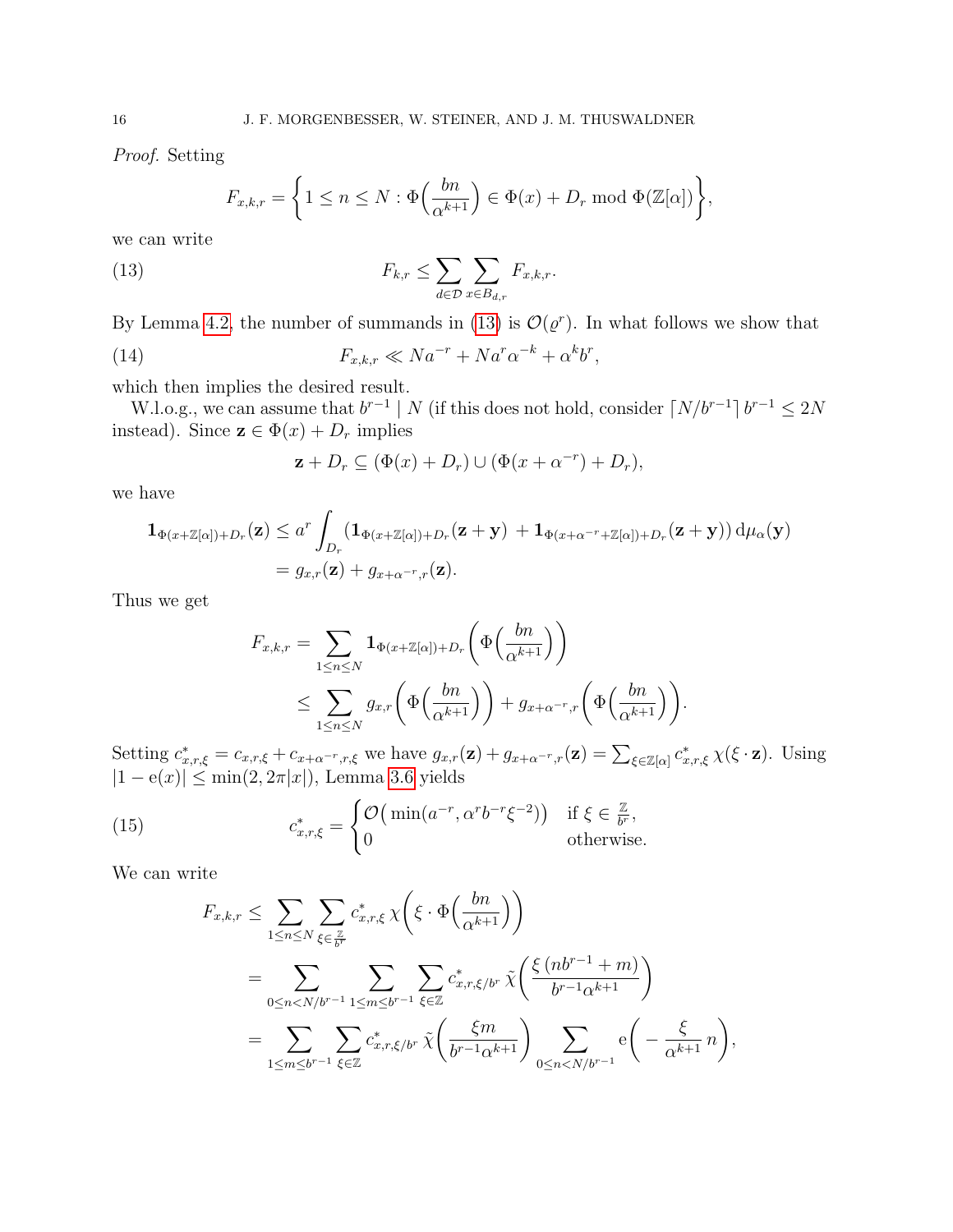where we have used that  $\lambda_p(\frac{n\xi}{\alpha^{k+1}})=0$  for each  $p \in S_\alpha \setminus \{\infty\}$ . Thus we get

<span id="page-16-4"></span>(16) 
$$
F_{x,k,r} \ll \sum_{1 \leq m \leq b^{r-1}} \sum_{\xi \in \mathbb{Z}} |c_{x,r,\xi/b^r}^*| \left| \sum_{0 \leq n < N/b^{r-1}} \mathbf{e} \left( -\frac{\xi}{\alpha^{k+1}} n \right) \right|
$$

$$
\ll b^r \sum_{\xi \in \mathbb{Z}} |c_{x,r,\xi/b^r}^*| \min \left( \frac{N}{b^{r-1}}, \left\| \frac{\xi}{\alpha^{k+1}} \right\|^{-1} \right).
$$

If  $\xi = 0$ , then

(17) 
$$
b^r \left| c^*_{x,r,\xi/b^r} \right| \min \left( \frac{N}{b^{r-1}}, \left\| \frac{\xi}{\alpha^{k+1}} \right\|^{-1} \right) \ll b^r a^{-r} \frac{N}{b^r} = Na^{-r}.
$$

If  $0 < |\xi| \le \alpha^k$ , then

<span id="page-16-1"></span>
$$
\left\| \frac{\xi}{\alpha^{k+1}} \right\|^{-1} \le \max \left( \left| \frac{1}{\alpha^{k+1}} \right|^{-1}, \left| \left| \frac{1}{\alpha} \right| \right|^{-1} \right) \ll \alpha^k.
$$

The estimates in [\(15\)](#page-15-1) yield that

<span id="page-16-2"></span>
$$
\sum_{0\leq |\xi|\leq a^r} \left|c_{x,r,\xi/b^r}^*\right| = \mathcal{O}(1) \quad \text{and} \quad \sum_{|\xi|> a^r} \left|c_{x,r,\xi/b^r}^*\right| \ll \sum_{\xi>a^r} \alpha^r b^{-r} \frac{b^{2r}}{\xi^2} = \mathcal{O}(1),
$$

where we have used that  $\sum_{\xi>u}$ 1  $\frac{1}{\xi^2} \leq \int_{\lfloor u \rfloor}^{\infty}$ 1  $\frac{1}{\xi^2} d\xi = \frac{1}{|u|}$  $\frac{1}{|u|}$ . Thus we get

(18) 
$$
b^r \sum_{0 < |\xi| \le \alpha^k} \left| c^*_{x,r,\xi/b^r} \right| \min \left( \frac{N}{b^{r-1}}, \left\| \frac{\xi}{\alpha^{k+1}} \right\|^{-1} \right) \ll \alpha^k b^r.
$$

Moreover, if  $|\xi| > \alpha^k$  we have (using [15\)](#page-15-1)

<span id="page-16-3"></span>
$$
(19) \qquad b^r \sum_{|\xi| > \alpha^k} \left| c^*_{x,r,\xi/b^r} \right| \min\left(\frac{N}{b^{r-1}}, \left\| \frac{\xi}{\alpha^{k+1}} \right\|^{-1}\right) \ll N \sum_{|\xi| > \alpha^k} \alpha^r b^{-r} \frac{b^{2r}}{\xi^2} \ll Na^r \alpha^{-k}.
$$

Equations [\(17\)](#page-16-1), [\(18\)](#page-16-2), and [\(19\)](#page-16-3) together with [\(16\)](#page-16-4) finally yield [\(14\)](#page-15-2).  $\Box$ 

We are now in a position to prove our main theorem.

Proof of the main theorem. By [\(10\)](#page-13-0) we have

(20) 
$$
S_w(N) = \sum_{M \le k \le L-M} S'_{k,w}(N) + \mathcal{O}(NM).
$$

Setting

<span id="page-16-5"></span>
$$
t_{w,k,r}(n) = \prod_{0 \le j < |w|} f_{w_j,r}\bigg(\Phi\Big(\frac{bn}{\alpha^{k+j+1}}\Big)\bigg),\,
$$

<span id="page-16-0"></span> $^{2}\mathrm{We}$  will use this inequality several times in this work without explicitly saying so.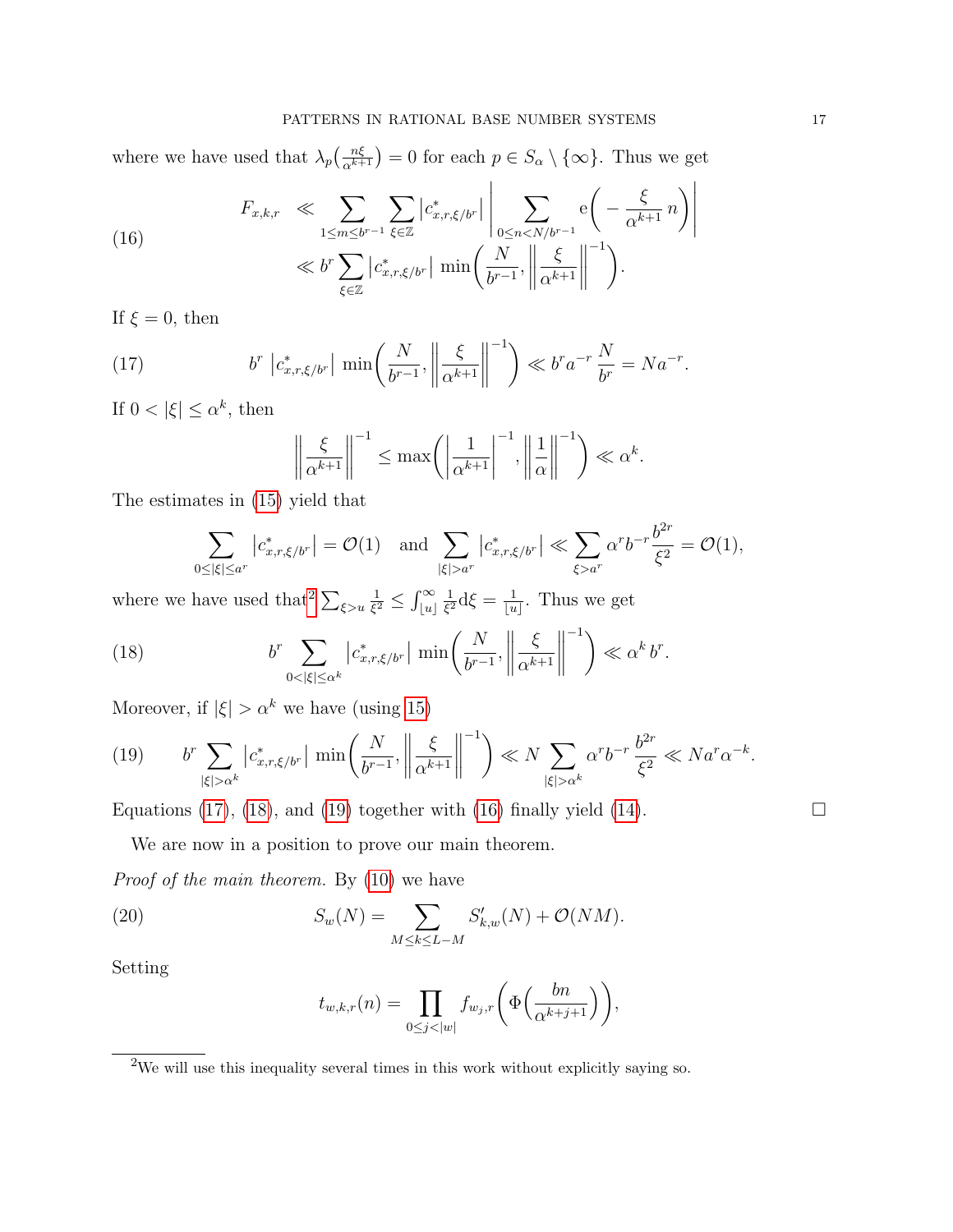and inserting [\(11\)](#page-14-2) in [\(20\)](#page-16-5), we derive

<span id="page-17-0"></span>(21) 
$$
S_w(N) = \sum_{M \le k \le L-M} \sum_{1 \le n \le N} t_{w,k,r}(n) + \mathcal{O}\left(NM + \sum_{M \le k \le L-M} \sum_{0 \le j < |w|} F_{k+j,r}\right),
$$

where the constants M and r will be chosen at the end of the proof. Using Lemma [4.3](#page-14-3) ( $\varrho$ is defined in Lemma [4.2\)](#page-14-1), we get

$$
\sum_{M \le k \le L-M} \sum_{0 \le j < |w|} F_{k+j,r} \ll \sum_{M \le k \le L-M} (N \varrho^r a^{-r} + N(a\varrho)^r \alpha^{-k} + \alpha^k (b\varrho)^r) \ll LN \varrho^r a^{-r} + N(a\varrho)^r \alpha^{-M} + \alpha^{L-M} (b\varrho)^r.
$$

Since  $L \ll \log_{\alpha} N$  and  $a > b$ , we have  $\alpha^{L-M} (b \varrho)^r \ll N(a \varrho)^r \alpha^{-M}$ . Thus we may write [\(21\)](#page-17-0) as

<span id="page-17-3"></span>(22) 
$$
S_w(N) = \sum_{M \le k \le L-M} \sum_{1 \le n \le N} t_{w,k,r}(n) + N \mathcal{O}(L \varrho^r a^{-r} + (a \varrho)^r a^{-M} + M).
$$

Using the Fourier expansion of  $f_{d,r}$ , we have

$$
t_{w,k,r}(n) = \sum_{(\xi_0,\dots,\xi_{|w|-1}) \in \mathbb{Z}^{|w|}} T_{(\xi_0,\dots,\xi_{|w|-1})} \chi \Bigg( \sum_{0 \le j < |w|} \frac{\xi_j}{b^r} \cdot \Phi \Big( \frac{bn}{\alpha^{k+j+1}} \Big) \Bigg),
$$

where

$$
T_{(\xi_0,\ldots,\xi_{|w|-1})} = \prod_{0 \le j < |w|} c'_{w_j,r,\xi_j/b^r}.
$$

Lemma [3.8](#page-12-4) now implies

$$
T_{(0,\ldots,0)}=a^{-\vert w\vert}
$$

and

<span id="page-17-2"></span>
$$
(23) \quad \sum_{\xi_j \in \mathbb{Z}} \left| c'_{w_j, r, \xi_j/b^r} \right| = \sum_{0 \le |\xi_j| \le a^r} \left| c'_{w_j, r, \xi_j/b^r} \right| + \sum_{|\xi_j| > a^r} \left| c'_{w_j, r, \xi_j/b^r} \right| \ll a^r + \sum_{|\xi| > a^r} a^{2r} \frac{b^{2r}}{\xi^2} \ll a^r
$$

for each  $0 \leq j < |w|$ . Thus we obtain

<span id="page-17-1"></span>(24) 
$$
\sum_{(\xi_0,\ldots,\xi_{|w|-1})\in\mathbb{Z}^{|w|}}\left|T_{(\xi_0,\ldots,\xi_{|w|-1})}\right| = \prod_{0\leq j<|w|}\sum_{\xi_j\in\mathbb{Z}}\left|c'_{w_j,r,\xi_j/b^r}\right| \ll a^{|w|r}.
$$

Let  $E(k, r, N)$  be defined by

$$
E(k,r,N) = \sum_{(\xi_0,\ldots,\xi_{|w|-1}) \in \mathbb{Z}^{|w|}\setminus\{\mathbf{0}\}} T_{(\xi_0,\ldots,\xi_{|w|-1})} \sum_{1 \le n \le N} \tilde{\chi} \left( \sum_{0 \le j < |w|} \frac{\xi_j n}{b^{r-1} \alpha^{k+j+1}} \right).
$$

Then we have

$$
\sum_{1 \le n \le N} t_{w,k,r}(n) = \frac{N}{a^{|w|}} + E(k,r,N).
$$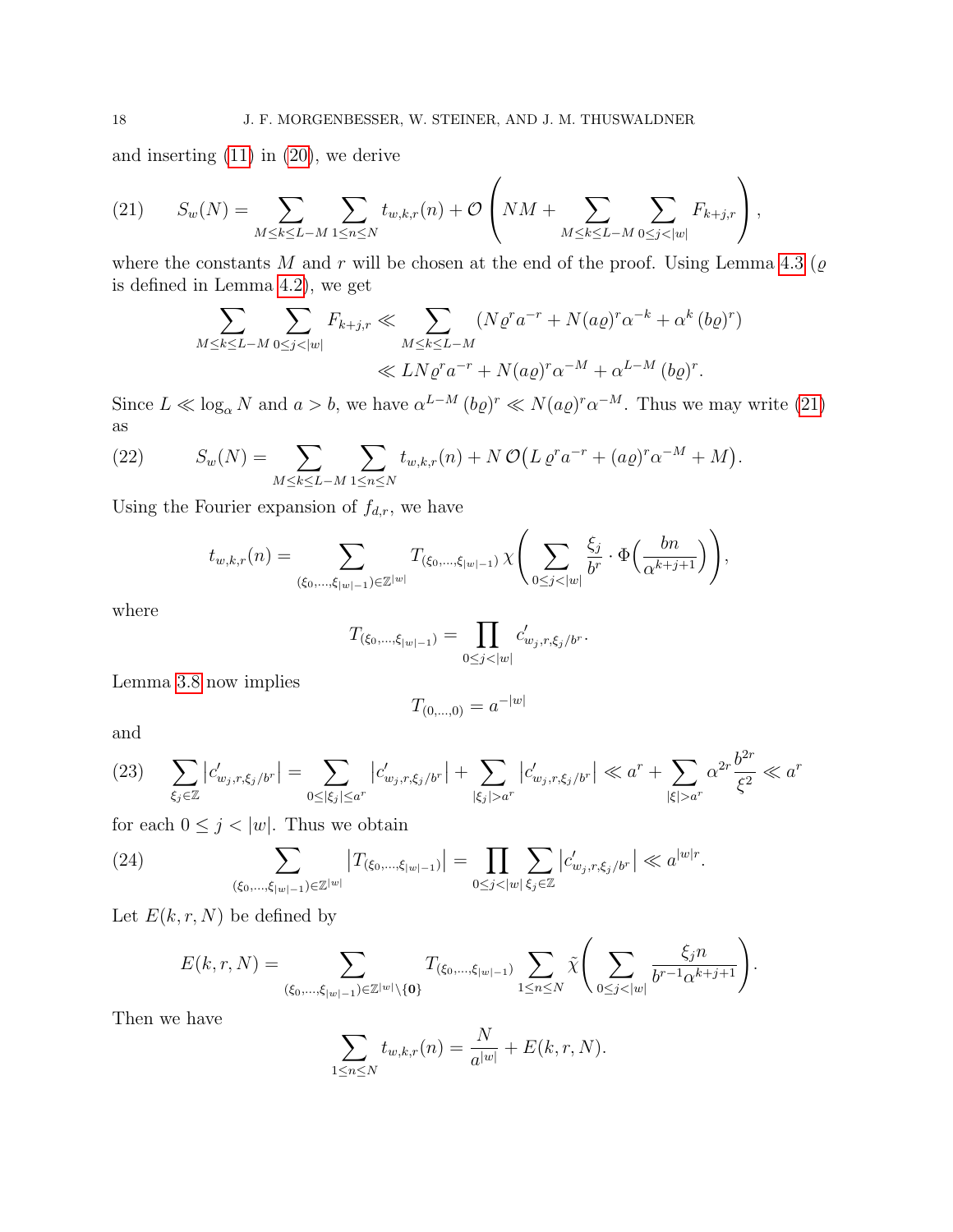Next we bound the error term  $E(k, r, N)$ . For the considerations that follow we replace N by a number that is divisible by  $b^{r-1}$ . Let N' and N'' be integers such that  $N = N' + N''$ ,  $b^{r-1}$  | N' and  $0 \le N'' < b^{r-1}$ . Equation [\(24\)](#page-17-1) implies

<span id="page-18-0"></span>
$$
E(k,r,N) = E(k,r,N') + \mathcal{O}(a^{|w|r}b^r),
$$

and we get

(25) 
$$
\sum_{1 \le n \le N} t_{w,k,r}(n) = \frac{N}{a^{|w|}} + E(k,r,N') + \mathcal{O}(a^{|w|r}b^r).
$$

The expression  $E(k, r, N')$  satisfies

$$
E(k, r, N') = \sum_{(\xi_0, \dots, \xi_{|w|-1}) \in \mathbb{Z}^{|w|} \setminus \{0\}} T_{(\xi_0, \dots, \xi_{|w|-1})} \sum_{1 \le n \le N'} \tilde{\chi} \left( \sum_{0 \le j < |w|} \frac{\xi_j n}{b^{r-1} \alpha^{k+j+1}} \right)
$$
\n
$$
= \sum_{0 \le n < N'/b^{r-1}} \sum_{1 \le m \le b^{r-1}} \sum_{(\xi_0, \dots, \xi_{|w|-1}) \in \mathbb{Z}^{|w|} \setminus \{0\}} T_{(\xi_0, \dots, \xi_{|w|-1})} \tilde{\chi} \left( \sum_{0 \le j < |w|} \frac{\xi_j (b^{r-1} n + m)}{b^{r-1} \alpha^{k+j+1}} \right)
$$
\n
$$
= \sum_{1 \le m \le b^{r-1}} \tilde{\chi} \left( \sum_{0 \le j < |w|} \frac{\xi_j m}{b^{r-1} \alpha^{k+j+1}} \right) \sum_{(\xi_0, \dots, \xi_{|w|-1}) \in \mathbb{Z}^{|w|} \setminus \{0\}} T_{(\xi_0, \dots, \xi_{|w|-1})} \sum_{0 \le n < N'/b^{r-1}} e \left( - \sum_{0 \le j < |w|} \frac{\xi_j}{\alpha^{k+j+1}} n \right)
$$

and we obtain

(26) 
$$
E(k,r,N') \ll b^r \sum_{(\xi_0,\ldots,\xi_{|w|-1}) \in \mathbb{Z}^{|w|}\setminus{\{\mathbf{0}\}}} \left|T_{(\xi_0,\ldots,\xi_{|w|-1})}\right| \min\left(\frac{N'}{b^{r-1}}, \left\|\sum_{0 \leq j < |w|} \frac{\xi_j}{\alpha^{k+j+1}}\right\|^{-1}\right).
$$

If  $\xi_i \in a\mathbb{Z} \setminus \{0\}$  for some  $0 \leq j < |w|$ , then Lemma [3.8](#page-12-4) yields that

$$
T_{(\xi_0,\ldots,\xi_{|w|-1})}=0.
$$

Thus we only have to consider vectors  $(\xi_0, \ldots, \xi_{|w|-1}) \neq \mathbf{0}$  such that  $\xi_j \notin a\mathbb{Z} \setminus \{0\}$  for all  $0 \leq j < |w|$ . Depending on the maximal entry of the vector  $(\xi_0, \ldots, \xi_{|w|-1})$ , we use different estimations in order to bound  $E(k, r, N')$ . We have two different cases:

• Assume first that  $|\xi_j| \leq \alpha^k/|w|$  for all  $0 \leq j < |w|$ . Then we have the inequality  $\sum_{0 \leq j < |w|}$  $\xi_j$  $\frac{\xi_j}{\alpha^{k+j+1}} \Big| \leq \frac{1}{\alpha}$  $\frac{1}{\alpha}$ . Since  $\xi_j \notin a\mathbb{Z}$  for the maximal  $j < |w|$  with  $\xi_j \neq 0$ , we also have

$$
\left| \sum_{0 \le j < |w|} \frac{\xi_j}{\alpha^{k+j+1}} \right| = \frac{1}{\alpha^{k+1}} \left| \sum_{0 \le j < |w|} \frac{\xi_j b^j}{a^j} \right| \ge \frac{1}{\alpha^{k+1}} \frac{1}{a^{|w|-1}} \gg \alpha^{-k}.
$$

This implies

$$
\bigg\|\sum_{0\leq j<|w|}\frac{\xi_j}{\alpha^{k+j+1}}\bigg\|^{-1}\ll \alpha^k.
$$

,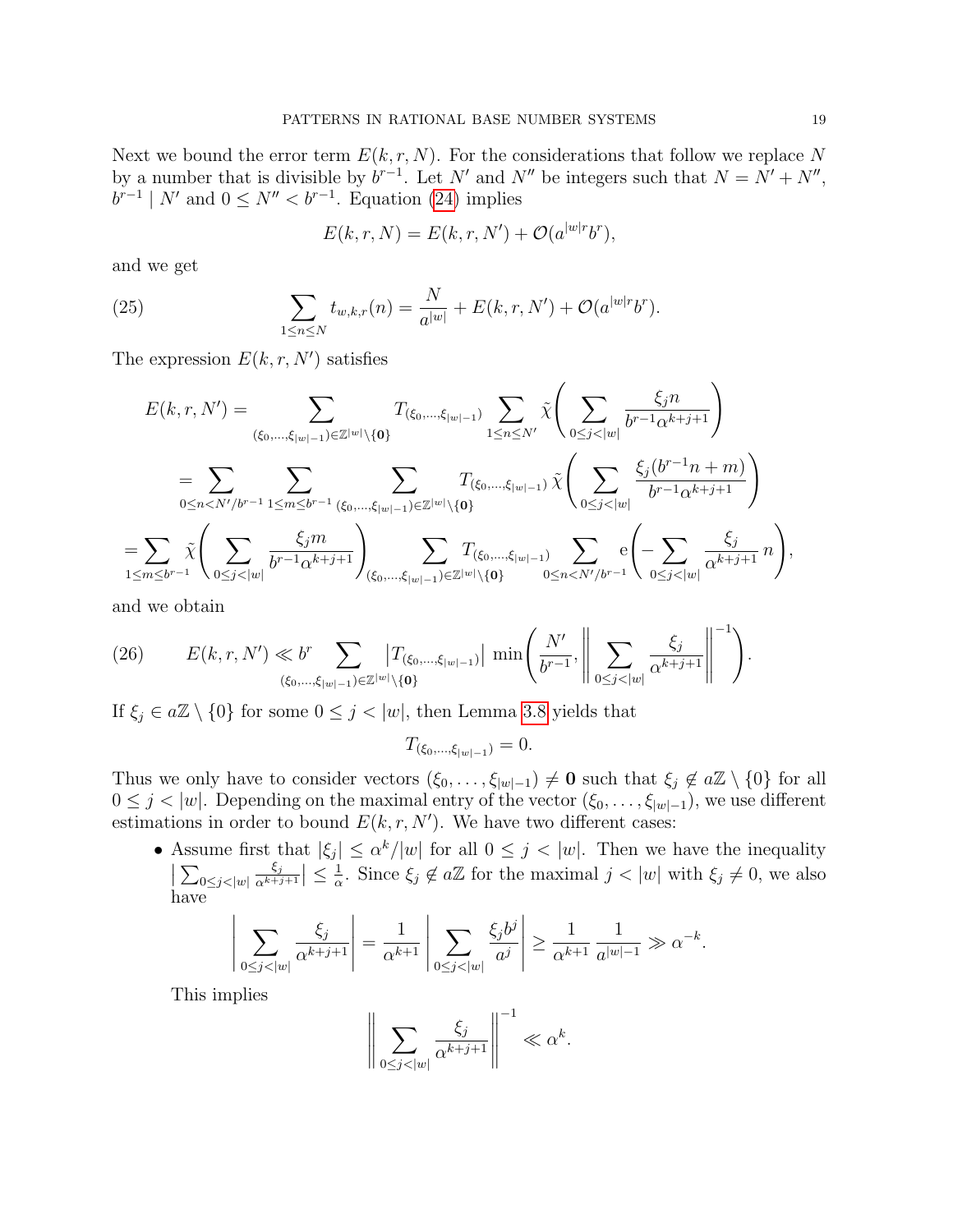• Assume now that  $|\xi_j| > \alpha^k/|w|$  for some  $0 \le j < |w|$ . Then

$$
\sum_{|\xi_i| > \alpha^k/|w|} |c'_{w_j,r,\xi_j/b^r}| \ll \sum_{|\xi| > \alpha^k/|w|} \alpha^{2r} \frac{b^{2r}}{\xi^2} \ll a^{2r} \alpha^{-k}.
$$

Together with [\(23\)](#page-17-2), this implies

$$
\sum_{\substack{(\xi_0,\ldots,\xi_{|w|-1})\in\mathbb{Z}^{|w|}\setminus\{0\}:\\ |\xi_j|>\alpha^k/|w| \text{ for some } j}} \left|T_{(\xi_0,\ldots,\xi_{|w|-1})}\right| \ll a^{(|w|-1)r} a^{2r} \alpha^{-k} = a^{(|w|+1)r} \alpha^{-k}.
$$

We get, using [\(24\)](#page-17-1) and the fact that  $N' \leq N$ ,

$$
E(k, r, N') \ll b^r \sum_{\substack{(\xi_0, \ldots, \xi_{|w|-1}) \in \mathbb{Z}^{|w|} \setminus \{\mathbf{0}\}: \\ |\xi_j| \le \alpha^k / |w| \text{ for all } j}} \left| T_{(\xi_0, \ldots, \xi_{|w|-1})} \right| \min\left(\frac{N'}{b^{r-1}}, \left\| \sum_{0 \le j < |w|} \frac{\xi_j}{\alpha^{k+j+1}} \right\|^{-1}\right)
$$
  
+ 
$$
b^r \sum_{\substack{(\xi_0, \ldots, \xi_{|w|-1}) \in \mathbb{Z}^{|w|} \setminus \{\mathbf{0}\}: \\ |\xi_j| > \alpha^k / |w| \text{ for some } j}} \left| T_{(\xi_0, \ldots, \xi_{|w|-1})} \right| \min\left(\frac{N'}{b^{r-1}}, \left\| \sum_{0 \le j < |w|} \frac{\xi_j}{\alpha^{k+j+1}} \right\|^{-1}\right)
$$
  

$$
\ll \alpha^k a^{|w|r} b^r + N a^{(|w|+1)r} \alpha^{-k}.
$$

Inserting this in  $(25)$  and summing over k implies

$$
\sum_{M\leq k\leq L-M}\sum_{1\leq n\leq N}t_{w,k,r}(n)=\frac{NL}{a^{|w|}}+N\,\mathcal{O}\bigg(M+\frac{a^{(|w|+1)r}}{\alpha^M}+\frac{a^{|w|r}b^r}{\alpha^M}+\frac{L\,a^{|w|r}b^r}{N}\bigg).
$$

Now [\(22\)](#page-17-3) yields

$$
S_w(N) = \frac{N}{a^{|w|}} \log_\alpha N + N \mathcal{O}\left(M + \frac{L\varrho^r}{a^r} + \frac{(a\varrho)^r + (a^{|w|+1})^r + (a^{|w|}b)^r}{\alpha^M} + \frac{L\,a^{|w|r}b^r}{N}\right)
$$

.

Let  $r = \frac{\log \log N}{\log (a/a)}$  $\frac{\log \log N}{\log(a/\varrho)}$  and  $M = \lfloor C \log \log N \rfloor$ , with C large enough such that

$$
\frac{(a\varrho)^r + (a^{|w|+1})^r + (a^{|w|}b)^r}{\alpha^M} = \mathcal{O}(1).
$$

Then we have  $S_w(N) = \frac{N}{a^{|w|}} \log_{\alpha} N + \mathcal{O}(N \log \log N)$ , which proves the main theorem.  $\Box$ Our two corollaries follow quite immediately from the main theorem.

*Proof of Corollary [1.](#page-2-1)* Let the representation of n in base  $a/b$  be given as in [\(1\)](#page-1-0). The summatory function of  $s_{a/b}$  satisfies

$$
\sum_{n=1}^{N} s_{a/b}(n) = \sum_{n=1}^{N} \sum_{k=0}^{\ell(n)-1} \varepsilon_k(n) = \sum_{d \in \mathcal{D}} dS_d(N).
$$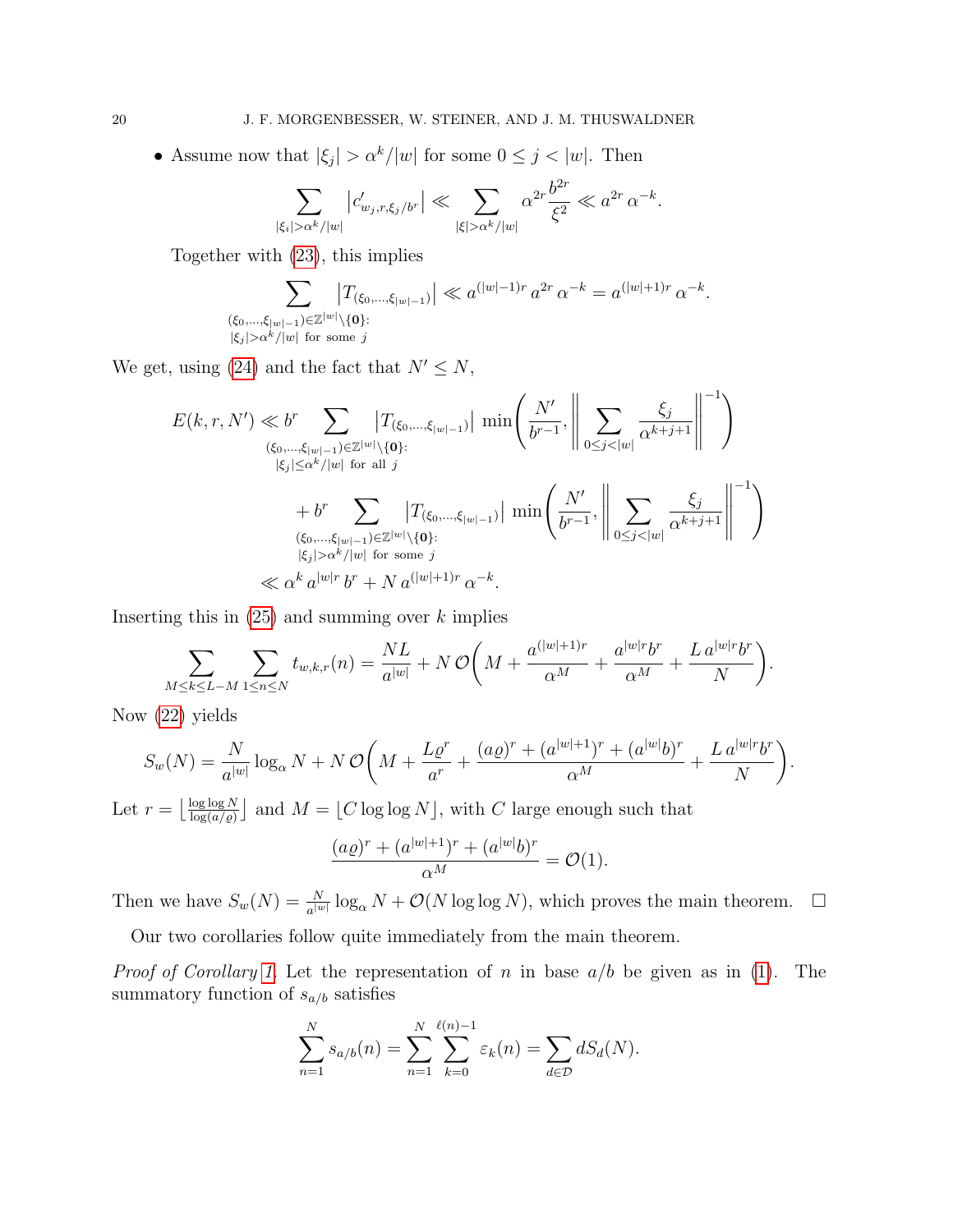Thus, the main theorem implies that

$$
\sum_{n=1}^{N} s_{a/b}(n) = \frac{N}{a} \log_{a/b} N\left(\sum_{d=0}^{a-1} d\right) + \mathcal{O}\left(N \log \log N\right),
$$

which proves the desired result.  $\Box$ 

*Proof of Corollary [2.](#page-2-2)* Let  $(z_n)_{n\geq 1}$  be the sequence of digits of  $\mathfrak{z}_{a/b}$  in base a, that is,

$$
\mathfrak{z}_{a/b}=\sum_{n\geq 1}\frac{z_n}{a^n}.
$$

If  $w = (w_{r-1}, \ldots, w_0)$ , with  $w_i \in \mathcal{D}$ , is a sequence of digits (of length  $|w| = r$ ), set

$$
\gamma_w(x) = \# \{ 1 \le n \le x : (z_{n+r-1}, \dots, z_n) = w \}.
$$

We have to show that for each finite sequence of digits  $w$  one has

$$
\lim_{x \to \infty} \frac{\gamma_w(x)}{x} = \frac{1}{a^{|w|}}.
$$

Let  $N_x$  be the largest integer satisfying

$$
\sum_{n=1}^{N_x} \ell(n) \le x + r.
$$

Then we have  $\gamma_w(x) \ge S_w(N_x)$  and  $\gamma_w(x) \le S_w(N_x) + (|w| - 1)(N_x - 1) + \ell(N_x + 1)$ . Hence, we obtain  $\gamma_w(x) = S_w(N_x) + \mathcal{O}(N_x)$ , and the main theorem implies

$$
\gamma_w(x) = \frac{N_x}{a^{|w|}} \log_{a/b} N_x + \mathcal{O}(N_x \log \log N_x).
$$

Since  $x = N_x \log_{a/b} N_x + O(N_x)$ , we have proved that  $\mathfrak{z}_{a/b}$  is a normal number in base a.  $\Box$ 

### 5. Perspectives

<span id="page-20-0"></span>In this section, we want to discuss briefly some open questions and possible directions of future research related to the topic of the present paper.

Distribution of  $s_{a/b}$  in residue classes. A well-known theorem of Gelfond [\[Gel68\]](#page-22-0) states that the sum-of-digits function  $s_q$  in base q is equidistributed in residue classes. To be more precise, Gelfond showed that if q, m, and r are positive integers with  $q \geq 2$  and  $(m, q - 1) = 1$ , then

$$
\#\left\{1 \leq n \leq N : n \equiv \ell_1 \bmod r, \ s_q(n) \equiv \ell_2 \bmod m\right\} = \frac{N}{mr} + \mathcal{O}(N^{\lambda})
$$

for all  $\ell_1, \ell_2 \in \mathbb{Z}$ , where  $\lambda < 1$  is a positive constant only depending on q and m. It would be interesting to obtain similar results for  $s_{a/b}$ . An easier version of this problem consists in studying the analogous problem for subsets of  $\mathbb{Z}[a/b]$  rather than N.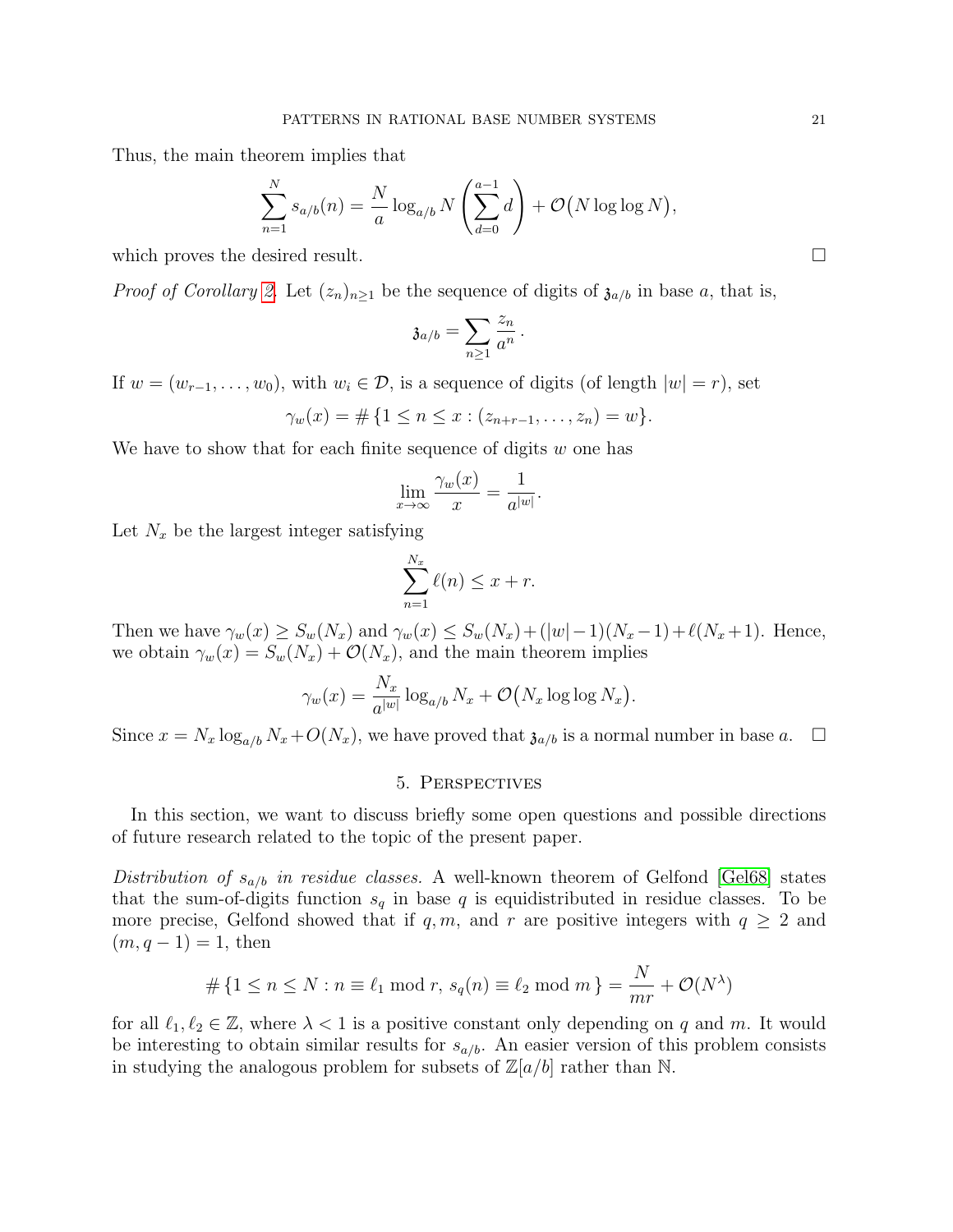Rational number systems, primes and polynomials. Mauduit and Rivat [\[MR09,](#page-22-3) [MR10\]](#page-22-1) recently showed that the sum-of-digits function of primes as well as squares is equidistributed in residue classes. It seems to be difficult to obtain nontrivial bounds for  $\{p \leq$  $N : p$  prime,  $s_{a/b}(p) \equiv \ell \mod m$  and  $\{n \leq N : s_{a/b}(n^2) \equiv \ell \mod m\}$ . As in the previous problem, attacking the same questions in  $\mathbb{Z}[a/b]$  rather than in N could be more doable.

Asymptotic distribution results for  $s_{a/b}$ . Bassily and Kátai [\[BK95\]](#page-21-6) showed that the standard base-q sum-of-digits function on polynomial sequences is asymptotic normally distributed. Can one get results on the asymptotic behavior of  $s_{a/b}$  on different subsequences using our Fourier analytic approach? Compare also with [\[Mad10,](#page-22-13) [MP11\]](#page-22-14), where asymptotic normality was proven for the sum-of-digits function in more general number systems.

Number systems in finite fields and canonical number systems. Beck et al. [\[BBST09\]](#page-21-7) introduced a rather general notion of number systems defined for polynomial rings over finite fields. Here non-monic polynomials form the analogs of rational bases. Since Mahler's problem is better understood for non-monic polynomials over finite fields (see e.g. Allouche et al. [\[ADKK01\]](#page-21-8)), one can probably gain more complete results and better error terms in this setting. Moreover, the relations between these number systems and the associated Mahler problem are not yet explored here. Exploring this relation could well lead to new insights. It is also not known how difficult the underlying language of representations is.

Another possible generalization would be canonical number systems; see Peth<sup>"</sup> [Pet<sub>91</sub>] for a definition. Here one could combine the results of Dumont et al. [\[DGT99\]](#page-21-9) on representations of integers in canonical number systems with our results and explore generalizations of Mahler's problem for algebraic numbers.

### **REFERENCES**

- <span id="page-21-8"></span>[ADKK01] J.-P. Allouche, J.-M. Deshouillers, T. Kamae, and T. Koyanagi, Automata, algebraicity and distribution of sequences of powers, Ann. Inst. Fourier (Grenoble) 51 (2001), no. 3, 687–705.
- <span id="page-21-2"></span>[AFS08] S. Akiyama, C. Frougny, and J. Sakarovitch, Powers of rationals modulo 1 and rational base number systems, Israel J. Math. **168** (2008), 53–91.
- <span id="page-21-7"></span>[BBST09] T. Beck, H. Brunotte, K. Scheicher, and J. M. Thuswaldner, Number systems and tilings over Laurent series, Math. Proc. Cambridge Philos. Soc. 147 (2009), no. 1, 9–29.
- <span id="page-21-6"></span>[BK95] N. L. Bassily and I. Kátai, *Distribution of the values of q-additive functions on polynomial* sequences, Acta Math. Hungar. 68 (1995), no. 4, 353–361.
- <span id="page-21-4"></span>[BSS<sup>+</sup>11] V. Berthé, A. Siegel, W. Steiner, P. Surer, and J. M. Thuswaldner, Fractal tiles associated with *shift radix systems*, Adv. Math. **226** (2011), no. 1, 139–175.
- <span id="page-21-5"></span>[Cas67] J. W. S. Cassels, *Global fields*, Cassels, J. W. S. and Fröhlich, A. (eds.), Algebraic Number Theory, Academic Press, London, 1967, pp. 42–84.
- <span id="page-21-3"></span>[Cha33] D. G. Champernowne, *The construction of decimals normal in the scale of ten*, J. Lond. Math. Soc. 8 (1933), 254–260.
- <span id="page-21-0"></span>[Del75] H. Delange, Sur la fonction sommatoire de la fonction "somme des chiffres", Enseignement Math. (2) 21 (1975), no. 1, 31–47.
- <span id="page-21-9"></span>[DGT99] J. M. Dumont, P. J. Grabner, and A. Thomas, Distribution of the digits in the expansions of rational integers in algebraic bases, Acta Sci. Math. (Szeged) 65 (1999), no. 3-4, 469–492.
- <span id="page-21-1"></span>[DMR09] M. Drmota, C. Mauduit, and J. Rivat, Primes with an average sum of digits, Compos. Math. 145 (2009), no. 2, 271–292.